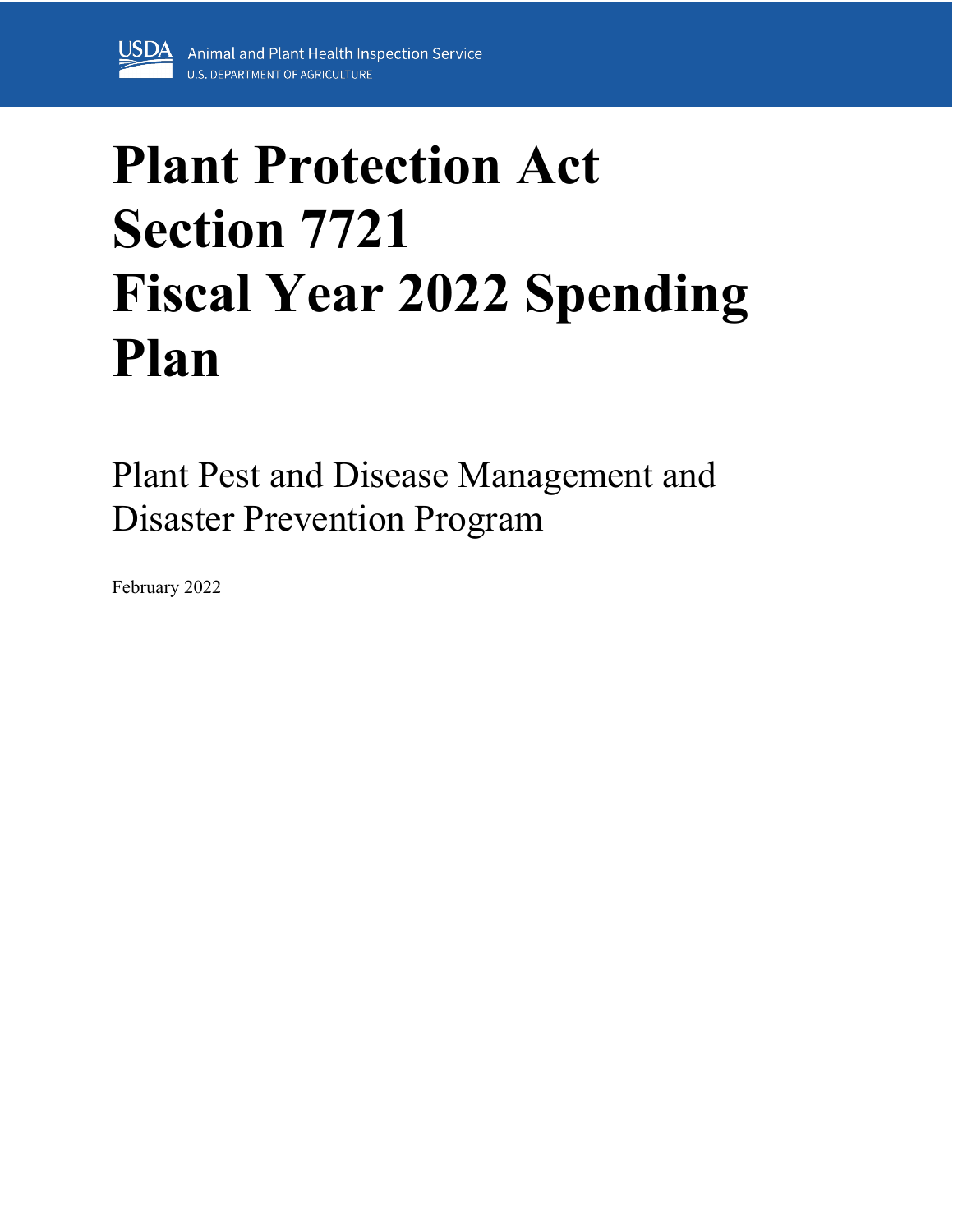## **Contents**

| Alabama              | Nebraska              |
|----------------------|-----------------------|
| Alaska               | Nevada                |
| Arizona              | New Hampshire         |
| Arkansas             | New Jersey            |
| California           | New Mexico            |
| Colorado             | New York              |
| Connecticut          | North Carolina        |
| District of Columbia | North Dakota          |
| Delaware             | Ohio                  |
| Florida              | Oklahoma              |
| Georgia              | Oregon                |
| Guam                 | Pennsylvania          |
| Hawaii               | Puerto Rico           |
| Idaho                | Rhode Island          |
| Illinois             | South Carolina        |
| Indiana              | South Dakota          |
| Iowa                 | Tennessee             |
| Kansas               | Texas                 |
| Kentucky             | Utah                  |
| Louisiana            | Vermont               |
| Maine                | Virginia              |
| Maryland             | Washington            |
| Massachusetts        | West Virginia         |
| Michigan             | Wisconsin             |
| Minnesota            | Wyoming               |
| Mississippi          | National              |
| Missouri             | <b>Tribal Nations</b> |
| Montana              |                       |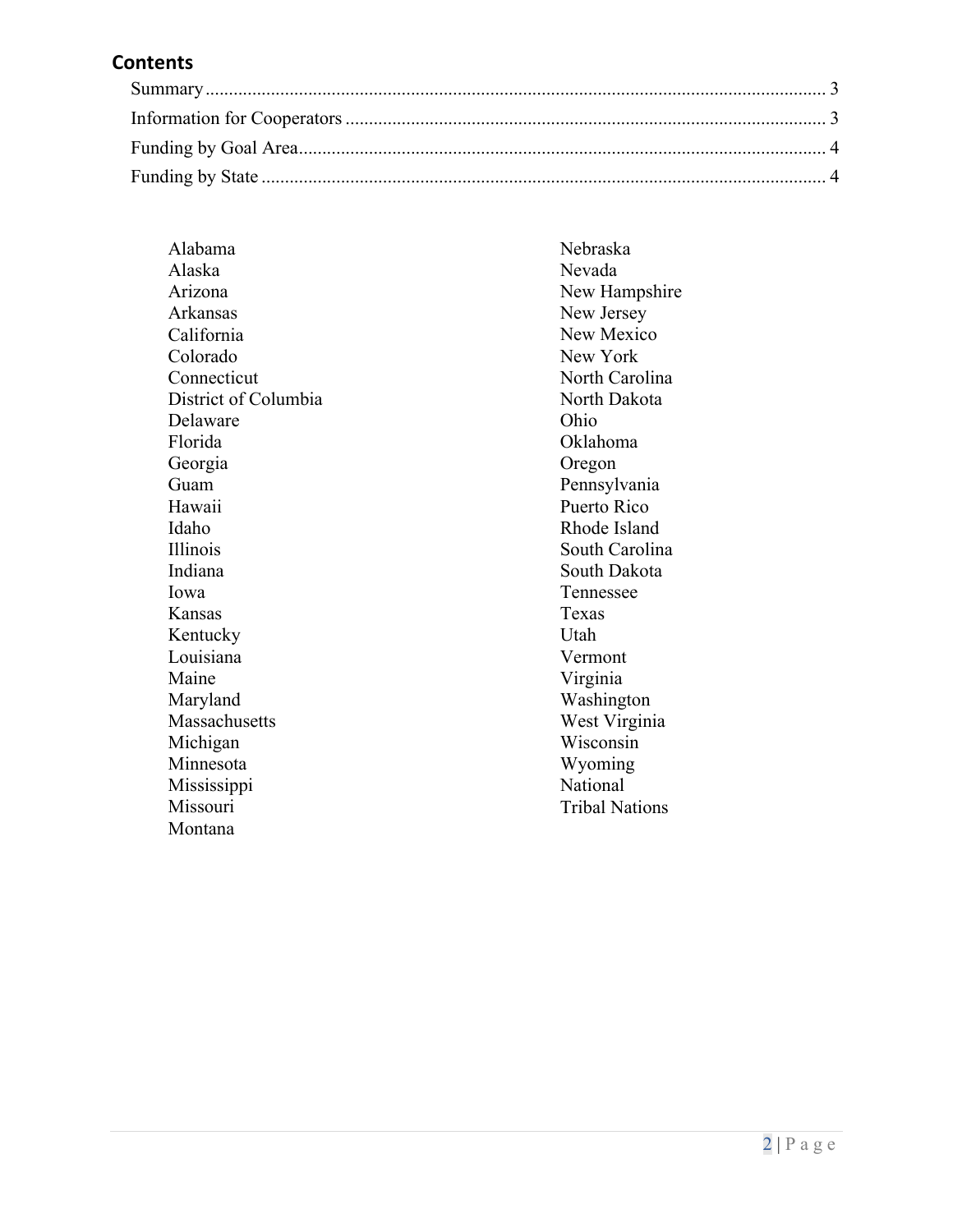## <span id="page-2-0"></span>**Summary**

The U.S. Department of Agriculture (USDA) Animal and Plant Health Inspection Service (APHIS) is allocating \$70.725 million to support 372 projects under the Plant Protection Act's Section 7721 (PPA 7721) to strengthen the nation's infrastructure for pest detection and surveillance, identification, threat mitigation, and safeguard the nursery production system. This amount includes \$63.225 million to fund 344 projects for the Plant Pest and Disease Management and Disaster Prevention Program (PPDMDPP). This amount includes direct program costs. Approximately \$15.5 million of the PPDMDPP funding will be reserved for responding to pest and plant health emergencies throughout the year. Selected projects will be carried out by State and Federal agencies, Tribal nations, nongovernmental organizations, and private entities in 48 states, Guam, and Puerto Rico. By working with these collaborators, USDA will leverage and extend its ability to protect, detect, and respond to plant pests and diseases at local and regional levels.

Since 2009, USDA has supported more than 4,800 projects and provided nearly \$740 million in PPA 7721 funding. These projects have played a significant role in our efforts to protect American agriculture and educate the public about the threat posed by invasive species. The PPA 7721 received nearly 550 submissions requesting over \$111 million in funding, during the seven-week open period last summer. USDA is funding approximately 67 percent of the projects suggested. USDA appreciates all the suggestions received and recognizes the great interest in carrying out work that helps protect U.S. agriculture and the environment from invasive plant pests and pathogens. We thank all applicants for their interest in the PPA 7721 funding.

## <span id="page-2-1"></span>**Information for Cooperators**

Congratulations on receiving funding approval for your project suggestion under the PPDMDPP! In this FY2022 Spending Plan, you will find our funding level by the project submission's title and state listed on the application. If your project is national in scope, you can view your funding level by searching for project's title under the 'National' section. Note: Sub-cooperators, please contact the main project applicant to determine if you were approved for funding.

As a next step, USDA will assign the Agency Authorized Departmental Officer's Designated Representative (ADODR) to each project to guide the cooperative agreement process. The ADODR will contact you in the coming weeks to collaboratively work on the project work plan and financial plan.

In the meantime, if you have not had a previous APHIS cooperative agreement, please obtain an ezFedGrants account. All APHIS cooperative agreements are required to be processed and completed using the ezFedGrants system. PPA 7721 funding recipients must have an eAuthentication (eAuth) account with Level 2 access to use the system. For additional information, please reference the ezFedGrants user guide or visit the USDA's ezFedGrants website.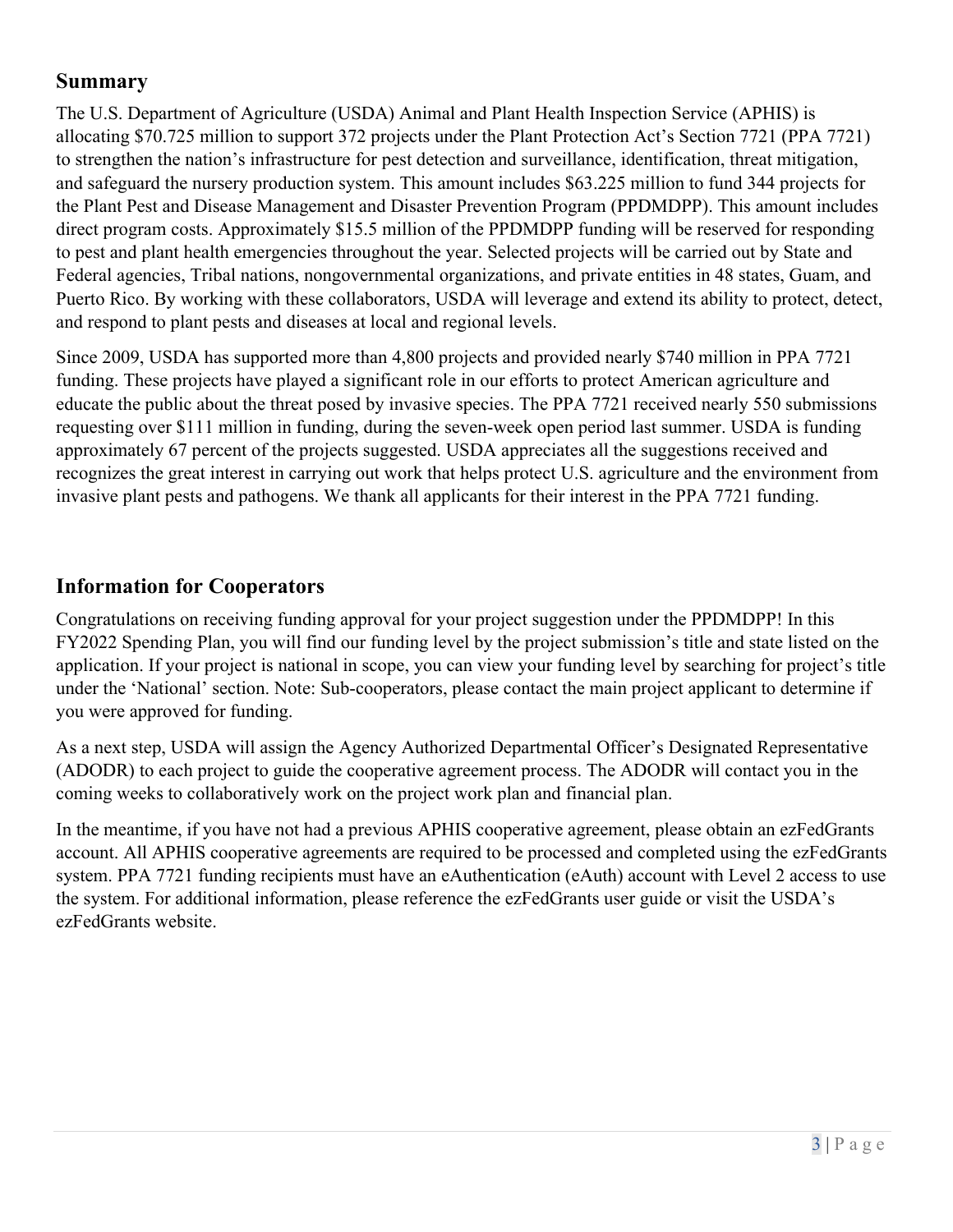# <span id="page-3-0"></span>**Funding by Goal Area**

| Goal           | <b>Goal Area Description</b>                                                                | <b>Funding Level</b> |
|----------------|---------------------------------------------------------------------------------------------|----------------------|
| 1A             | <b>Enhance Plant Pest/Disease Analysis</b>                                                  | \$1,985,345          |
| 1S             | <b>Enhance Plant Pest/Disease Survey</b>                                                    | \$14,300,000         |
| $\overline{2}$ | Target Domestic Inspection Activities at Vulnerable Points in the<br>Safeguarding Continuum | \$6,250,000          |
| 3              | Pest Identification and Detection Technology Enhancement                                    | \$6,250,000          |
| 4              | <b>Safeguard Nursery Production</b>                                                         | \$1,542,494          |
| 5              | Outreach and Education                                                                      | \$3,500,000          |
| 6              | <b>Enhance Mitigation Capabilities</b>                                                      | \$13,294,927         |

*Note: Additional funding includes Rapid Response and direct costs (\$16,102,234)*

# <span id="page-3-1"></span>**Funding by State**

|              | <b>Alabama</b> |                            |                                        |                      |  |
|--------------|----------------|----------------------------|----------------------------------------|----------------------|--|
| <b>Goal</b>  | <b>Project</b> | <b>Title</b>               | <b>Cooperator</b><br>Type <sup>1</sup> | <b>Funding Level</b> |  |
| N/A          | N/A            | No projects were submitted | N/A                                    | \$0                  |  |
| <b>TOTAL</b> |                |                            | \$0                                    |                      |  |

| Goal         | <b>Project</b> | Title                                                               | Cooperator<br><b>Type</b> | <b>Funding Level</b> |
|--------------|----------------|---------------------------------------------------------------------|---------------------------|----------------------|
| 1 S          | 1S.0119        | <b>AKF2022 Defoliating Moth Survey</b>                              | State<br>Government       | \$84,562             |
|              | 5.0085         | First Detector Training and Engagement in Alaska; Invasive<br>Slugs | Academia                  | \$35,882             |
| <b>TOTAL</b> |                |                                                                     |                           | \$120,444            |

| Arizona |  |
|---------|--|
|         |  |

| Goal  | <b>Project</b> | <b>Title</b>                                                                                                     | Cooperator<br><b>Type</b>  | <b>Funding Level</b> |
|-------|----------------|------------------------------------------------------------------------------------------------------------------|----------------------------|----------------------|
| 1S    | 1S.0257        | Nursery and Retail Greenhouse Crops Pest Survey                                                                  | <b>State</b><br>Government | \$50,000             |
| 1S    | 1S.0262        | Tropical Hosts, Palm Commodity Survey                                                                            | <b>State</b><br>Government | \$100,000            |
| 3     | 3.0581         | Improving the identification Capacity of Hyperdiverse<br>Conotrachelus Weevils from Mexico, the U.S., and Canada | Academia                   | \$80,817             |
| 6     | 6.0230         | Towards Field Deployment of Smart Molecular Insecticide<br>(RNAi-based) Targeting Mormon Crickets: Year 1 of 2   | <b>APHIS</b>               | \$206,077            |
| TOTAL |                |                                                                                                                  |                            |                      |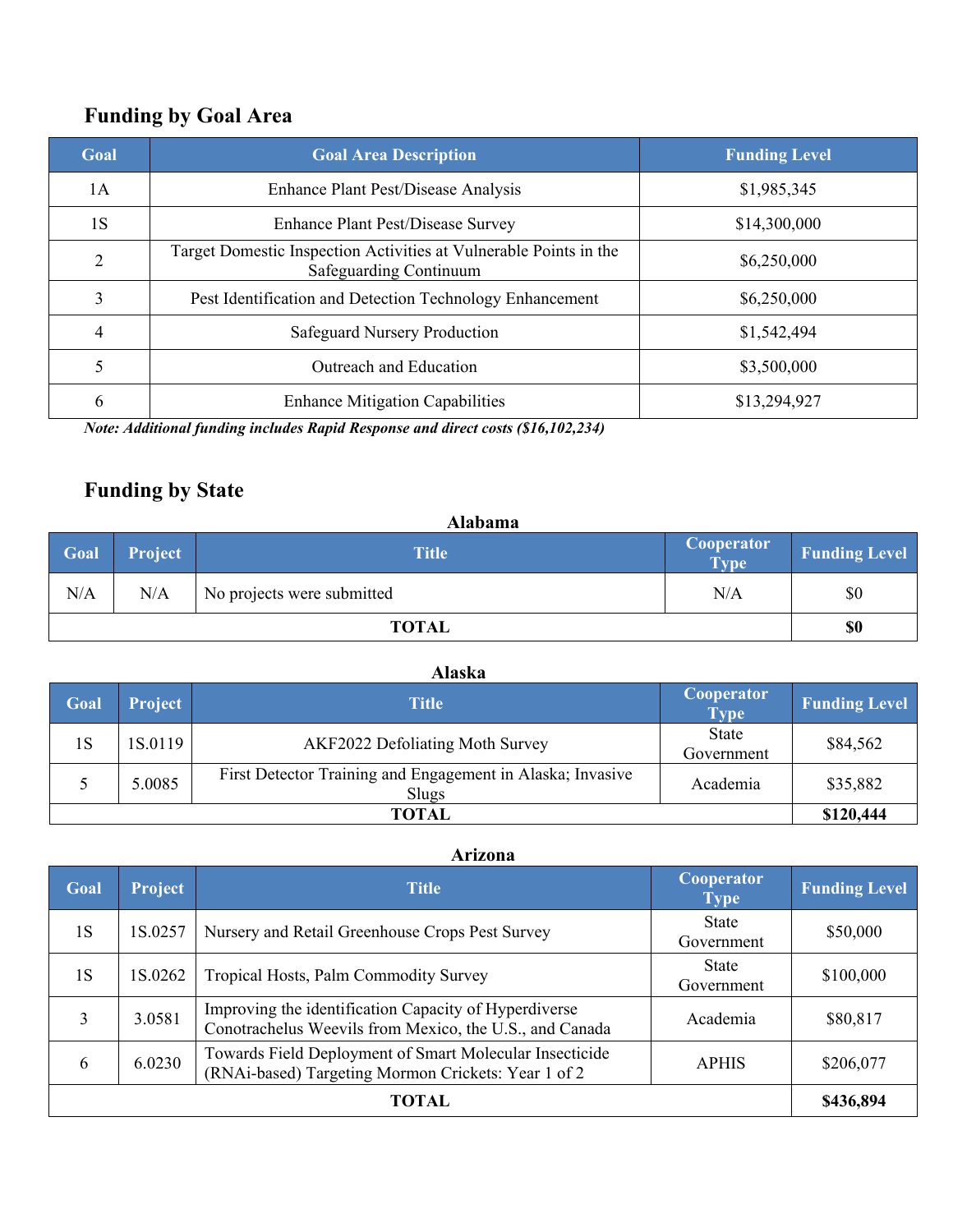#### **Arkansas**

| Goal  | Project | <b>Title</b>                                               | Cooperator<br><b>Type</b>  | <b>Funding Level</b> |
|-------|---------|------------------------------------------------------------|----------------------------|----------------------|
| 1S    | 1S.0241 | Phytophthora Ramorum Nursery and/or Enrions Survey         | State<br>Government        | \$20,000             |
|       | 3.0184  | Development of Diagnostics for Three New Blueberry Viruses | Academia                   | \$88,230             |
|       | 5.0314  | Forest Pest Outreach Project                               | <b>State</b><br>Government | \$39,364             |
| TOTAL |         |                                                            |                            | \$147,594            |

#### **California**

| Goal           | Project | <b>Title</b>                                                                                                           | Cooperator<br><b>Type</b>  | <b>Funding Level</b> |
|----------------|---------|------------------------------------------------------------------------------------------------------------------------|----------------------------|----------------------|
| 1S             | 1S.0476 | Asian Defoliator Survey                                                                                                | <b>State</b><br>Government | \$446,000            |
| 1S             | 1S.0531 | <b>Exotic Fruit Fly Survey</b>                                                                                         | <b>State</b><br>Government | \$4,500,000          |
| 1S             | 1S.0541 | Solanaceous Commodity Survey                                                                                           | State<br>Government        | \$100,000            |
| 1S             | 1S.0534 | Spotted Lantern Fly Survey                                                                                             | <b>State</b><br>Government | \$100,000            |
| 1S             | 1S.0537 | <b>Stone Fruit Commodity Survey</b>                                                                                    | <b>State</b><br>Government | \$300,000            |
| $\overline{2}$ | 2.0352  | Differential Phase Contrast X-ray Imaging for Detection of<br>Pests in Plants using AI                                 | Academia                   | \$268,500            |
| $\overline{2}$ | 2.0426  | California Agriculture Detector Dog Team Program                                                                       | <b>State</b><br>Government | \$4,000,000          |
| 3              | 3.0057  | Targeted Identification of Pheromones and Related Attractants<br>for Invasive Cerambycid Beetles                       | Academia                   | \$209,814            |
| 3              | 3.0179  | Diagnostic Tools for Quarantine Significant Bean Beetles<br>(Chrysomelidae: Bruchinae)                                 | Academia                   | \$149,024            |
| 3              | 3.0285  | Improving Diagnosis of Grapevine and Prunus Diseases of<br>Phytosanitary Significance using High Throughput Sequencing | State<br>Government        | \$155,998            |
| 3              | 3.0335  | Enhancing Diagnostics of Regulated Plant Parasitic Nematodes                                                           | <b>State</b><br>Government | \$75,569             |
| 3              | 3.0459  | Developing a Rapid Diagnostics Tool for Exotic and Recurrent<br>Phytophthora Species Associated with Nursery Crops     | Academia                   | \$144,855            |
| 4              | 4.0178  | National Ornamentals Research Site at Dominican University<br>of California                                            | Academia                   | \$350,000            |
| 6              | 6.0082  | Navel Orangeworm SIT: Improving Insect Quality, Quantifying<br>Field Performance, and Evaluating Standing Population   | Non-APHIS<br>Federal       | \$1,216,675          |
| 6              | 6.0364  | Postharvest Treatments for Spotted Lanternfly                                                                          | Non-APHIS<br>Federal       | \$115,983            |
| 6              | 6.0388  | Biological Control to Bagrada Bug                                                                                      | <b>APHIS</b>               | \$228,803            |
| 6              | 6.0414  | Effects of Inorganic Bromide in Pregnant Cattle and Calves<br>exposed in utero: the sequel                             | Academia                   | \$92,695             |
| 6              | 6.0451  | Eliminating Transmission of Xylella Fastidiosa by the Glassy-<br>winged Sharpshooter Using CRISPR                      | Academia                   | \$111,407            |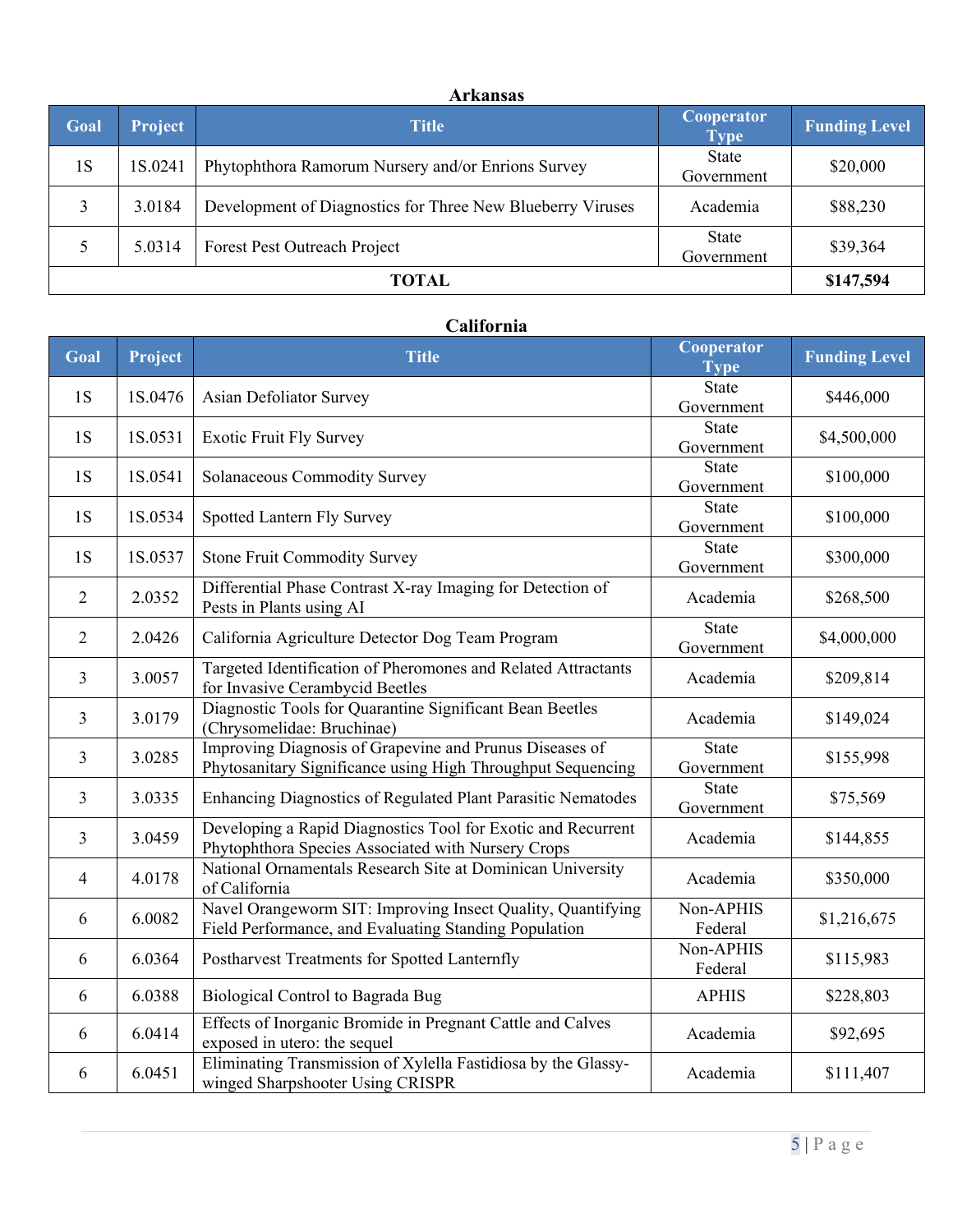| 6.0576 | <b>Emergency Health Response Teams</b> | <b>State</b><br>Government | \$2,000,000  |
|--------|----------------------------------------|----------------------------|--------------|
|        | <b>TOTAL</b>                           |                            | \$14,565,323 |

#### **Colorado**

| Goal         | <b>Project</b> | <b>Title</b>                                                                      | Cooperator<br><b>Type</b>  | <b>Funding Level</b> |
|--------------|----------------|-----------------------------------------------------------------------------------|----------------------------|----------------------|
| 1S           | 1S.0067        | <b>Stone Fruit Survey</b>                                                         | <b>State</b><br>Government | \$38,073             |
| 1S           | 1S.0131        | Grape Survey                                                                      | <b>State</b><br>Government | \$19,806             |
| 3            | 3.0226         | Identification Resources for Plusiinae pests (Lepidoptera)                        | <b>APHIS</b>               | \$80,358             |
| 3            | 3.0227         | Diagnostic Tools to Identify Exotic Tortricidae that Threaten U.S.<br>Agriculture | <b>APHIS</b>               | \$239,006            |
| 3            | 3.0279         | Molecular Research to Support the Asian Giant Hornet Response                     | <b>APHIS</b>               | \$241,534            |
| <b>TOTAL</b> |                |                                                                                   |                            |                      |

## **Connecticut**

| Goal         | Project | <b>Title</b>                                                                                                   | <b>Cooperator</b><br><b>Type</b> | <b>Funding Level</b> |
|--------------|---------|----------------------------------------------------------------------------------------------------------------|----------------------------------|----------------------|
| 1S           | 1S.0026 | <b>Grape Commodity Survey</b>                                                                                  | <b>State</b><br>Government       | \$40,096             |
| 1S           | 1S.0030 | Phytophthora Ramorum Survey                                                                                    | <b>State</b><br>Government       | \$25,000             |
| 1S           | 1S.0120 | Tree Fruits, Stone Fruit Commodity Survey                                                                      | <b>State</b><br>Government       | \$33,336             |
| 6            | 6.0251  | Enhancing Spotted Lanternfly Mitigation by Testing for<br>Adaptation to Cold Climates in the Invaded Landscape | Non-APHIS<br>Federal             | \$57,923             |
| <b>TOTAL</b> |         |                                                                                                                |                                  |                      |

## **District of Columbia**

| Goal | <b>Project</b> | Title                 | <b>Cooperator</b><br><b>Type</b> | <b>Funding Level</b> |
|------|----------------|-----------------------|----------------------------------|----------------------|
| N/A  | N/A            | No projects submitted | N/A                              | \$0                  |
|      |                |                       | <b>TOTAL</b>                     | \$0                  |

|       | <b>Delaware</b> |                                                                                         |                           |                      |  |
|-------|-----------------|-----------------------------------------------------------------------------------------|---------------------------|----------------------|--|
| Goal  | Project         | Title                                                                                   | Cooperator<br><b>Type</b> | <b>Funding Level</b> |  |
| 6     | 6.0158          | Protection of North American Ash Industry and Forests with<br><b>Biological Control</b> | Non-APHIS<br>Federal      | \$182,130            |  |
| 6     | 6.0244          | Biological Control of Asian Longhorned Beetle                                           | Non-APHIS<br>Federal      | \$82,680             |  |
| TOTAL |                 |                                                                                         | \$264,810                 |                      |  |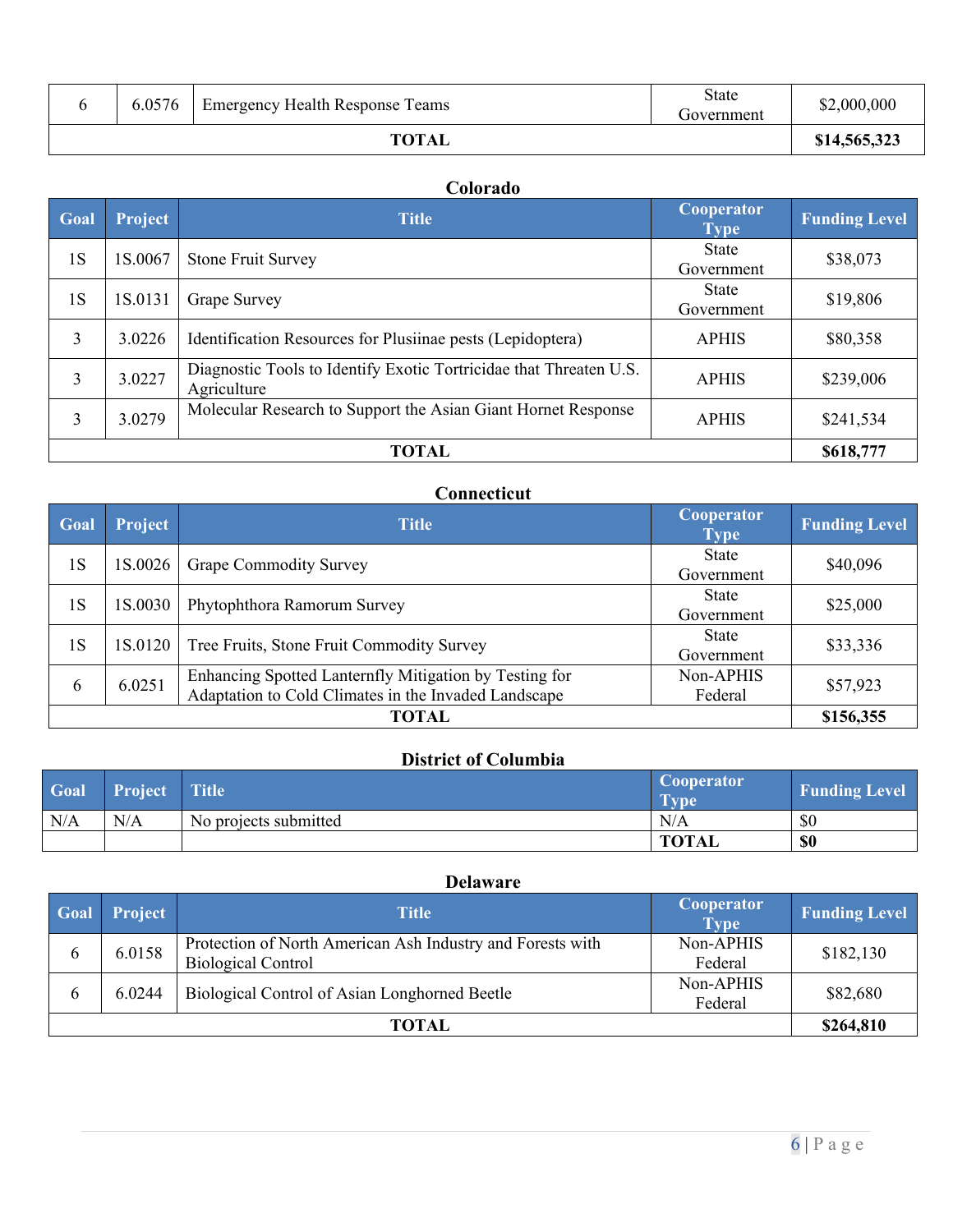|                | Florida |                                                                                                                |                            |                      |  |
|----------------|---------|----------------------------------------------------------------------------------------------------------------|----------------------------|----------------------|--|
| Goal           | Project | <b>Title</b>                                                                                                   | Cooperator<br><b>Type</b>  | <b>Funding Level</b> |  |
| 1A             | 1A.0424 | A Smart Surveillance and Mitigation Platform                                                                   | Academia                   | \$99,429             |  |
| 1A             | 1A.0466 | Bioeconomic Modeling-Based Trapping Strategies for High Risk,<br>Invasive Fruit Fly Pest Surveillance          | Academia                   | \$67,409             |  |
| 1A             | 1A.0525 | Predicting Dispersal Risk Following Major Weather Events to<br>Guide Rapid Response Efforts                    | Academia                   | \$127,763            |  |
| 1S             | 1S.0078 | Fruit Fly Detection                                                                                            | <b>State</b><br>Government | \$1,000,000          |  |
| 1S             | 1S.0368 | Survey for Tomato Leafminer, Old World Bollworm, and Pest of<br>Tomato                                         | <b>State</b><br>Government | \$160,000            |  |
| $\overline{2}$ | 2.0269  | Identification of Giant African Snail Odors to Aid Detector Dog<br>Training                                    | <b>APHIS</b>               | \$125,837            |  |
| $\overline{2}$ | 2.0365  | Florida Detector Dog Inspection and Enhanced Domestic Pest<br>Detection                                        | <b>State</b><br>Government | \$1,350,000          |  |
| 3              | 3.0222  | Improved Surveillance and Diagnostics of Old World Bollworm<br>(OWB) in Florida                                | Academia                   | \$79,338             |  |
| 3              | 3.0527  | Advancing Molecular Methods for Improved Diagnosis of<br><b>Invasive Thrips</b>                                | Academia                   | \$83,911             |  |
| 5              | 5.0448  | Florida First Detector                                                                                         | Academia                   | \$74,279             |  |
| 6              | 6.0008  | Establishment and Evaluation of Brazilian Peppertree Biological<br>Control                                     | Non-APHIS<br>Federal       | \$200,000            |  |
| 6              | 6.0211  | Advancing Species Sensitivity Distributions as a Method for<br>Setting Generic Phytosanitary Irradiation Doses | <b>APHIS</b>               | \$65,815             |  |
| 6              | 6.0297  | Biological Control of Cactus Moth, Cactoblastis Cactorum (Berg)                                                | <b>State</b><br>Government | \$91,153             |  |
| 6              | 6.0302  | Black Bean Bug Survey and Control                                                                              | <b>State</b><br>Government | \$80,341             |  |
| 6              | 6.0480  | Application of Novel and Effective Oviposition Deterrents for<br>Bactrocera and Other Invasive Fruit Flies     | <b>APHIS</b>               | \$175,262            |  |
| 6              | 6.0549  | Registration of Verticillium Nonalfalfae to Control Tree-of-<br>Heaven                                         | Private Entity             | \$301,326            |  |
| 6              | 6.0559  | Establishment and Evaluation of Lilioceris egena for Air Potato<br>Biocontrol                                  | Non-APHIS<br>Federal       | \$252,808            |  |
| 6              | 6.0589  | Phytosanitary Irradiation of Thripidae/ Phlaeothripidae and<br>Pseudococcidae                                  | <b>APHIS</b>               | \$55,552             |  |
| <b>TOTAL</b>   |         |                                                                                                                |                            |                      |  |

## **Georgia**

| Goal | <b>Project</b> | <b>Title</b>                                | Cooperator<br><b>Type</b>  | <b>Funding Level</b> |
|------|----------------|---------------------------------------------|----------------------------|----------------------|
| 1S   | 1S.0035        | Forest Trees and Shrubs, Forest Pest Survey | State<br>Government        | \$51,975             |
| 1S   | 1S.0036        | Field Crop Pest Survey                      | <b>State</b><br>Government | \$30,000             |
| 1S   | 1S.0039        | Nursery and Retail Plant Pest Survey        | State<br>Government        | \$21,980             |
|      | 5.0197         | <b>First Detector Network</b>               | Academia                   | \$42,240             |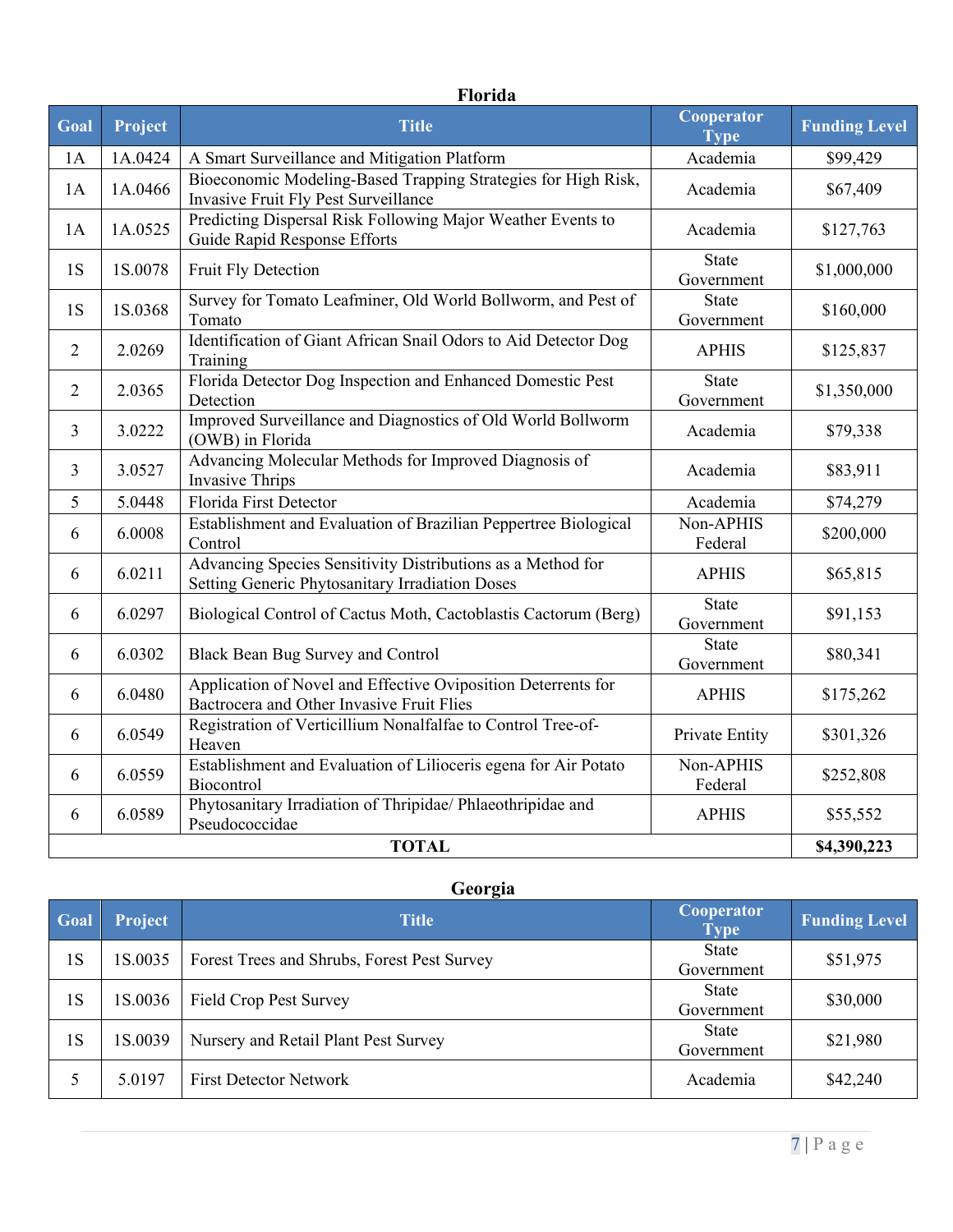|       | 5.0495 | Improving Efficiency of Integrating Bugwood Center Resources<br>in Outreach and Education Websites | Academia | \$86,107  |
|-------|--------|----------------------------------------------------------------------------------------------------|----------|-----------|
| TOTAL |        |                                                                                                    |          | \$232,302 |

#### **Guam**

| Goal | <b>Project</b> | <b>Title</b>                       | <b>Cooperator</b><br><b>Type</b> | <b>Funding Level</b> |
|------|----------------|------------------------------------|----------------------------------|----------------------|
| 1S   | 1S.0363        | <b>Guam Combined Survey</b>        | Academia                         | \$45,000             |
| C    | 2.0345         | <b>Target Domestic Inspection</b>  | State<br>Government              | \$46,754             |
| 6    | 6.0491         | Invasive Hornet Mitigation Program | Academia                         | \$41,936             |
|      |                | TOTAL                              |                                  | \$133,690            |

## **Hawaii**

| Goal  | Project | <b>Title</b>                                                                                                                | Cooperator<br><b>Type</b> | <b>Funding Level</b> |
|-------|---------|-----------------------------------------------------------------------------------------------------------------------------|---------------------------|----------------------|
| 3     | 3.0271  | Integrative Identification Methods for Bactrocera Fruit Flies                                                               | Academia                  | \$365,494            |
| 3     | 3.0276  | Identification of Oriental Fruit Fly Larvae and Trap-captures                                                               | Academia                  | \$248,705            |
| 3     | 3.0624  | Developing Molecular Diagnostic Tools to Determine Strain and<br>Mating Status of Fruit Fly Incursions                      | Non-APHIS<br>Federal      | \$120,880            |
| 6     | 6.0137  | Systems Approach for the Management of Coffee Berry Borer in<br>Hawaii and Puerto Rico with Emphasis on Biological Control  | Non-APHIS<br>Federal      | \$275,110            |
| 6     | 6.0346  | Auto-dissemination of a Microbial Insecticide to Control Invasive<br><b>Fruit Flies</b>                                     | Academia                  | \$175,694            |
| 6     | 6.0479  | Determine the Prevalence of Spinosad Resistance in Invasive<br>Fruit Flies in Hawaii and Test Alternative Bait-insecticides | Academia                  | \$165,041            |
| TOTAL |         |                                                                                                                             |                           |                      |

#### **Idaho**

| Goal         | <b>Project</b> | <b>Title</b>                                                                                                                | Cooperator<br><b>Type</b> | <b>Funding Level</b> |
|--------------|----------------|-----------------------------------------------------------------------------------------------------------------------------|---------------------------|----------------------|
|              | 3.0470         | Developing Tools for Improved Detection of Anguina Agrostis,<br>Anguina Tritici and Identification of New Anguinid Nematode | Academia                  | \$188,646            |
| 6            | 6.0068         | <b>PCN</b> Immunity                                                                                                         | Academia                  | \$782,844            |
| 6            | 6.0069         | Protecting the U.S. Potato Industry Against Exotic Viroid<br>Pathogens Impacting Trade                                      | Academia                  | \$105,159            |
| h.           | 6.0600         | Nez Perce Tribe Bio-control Project Noxious/Invasive Weed<br>Survey and Control                                             | <b>Tribal Nation</b>      | 250,000              |
| <b>TOTAL</b> |                |                                                                                                                             |                           |                      |

## **Illinois**

| <b>Goal</b>  | <b>Project</b> | <b>Title</b>                       | <b>Cooperator</b><br><b>Type</b> | <b>Funding Level</b> |
|--------------|----------------|------------------------------------|----------------------------------|----------------------|
| 1S           | 1S.0370        | <b>Asian Defoliator Survey</b>     | Academia                         | \$45,339             |
| 1S           |                | 1S.0372   Orchard Commodity Survey | Academia                         | \$32,398             |
|              | 5.0185         | <b>Forest Pest Outreach</b>        | Non-Profit                       | \$84,455             |
| <b>TOTAL</b> |                |                                    | \$162,192                        |                      |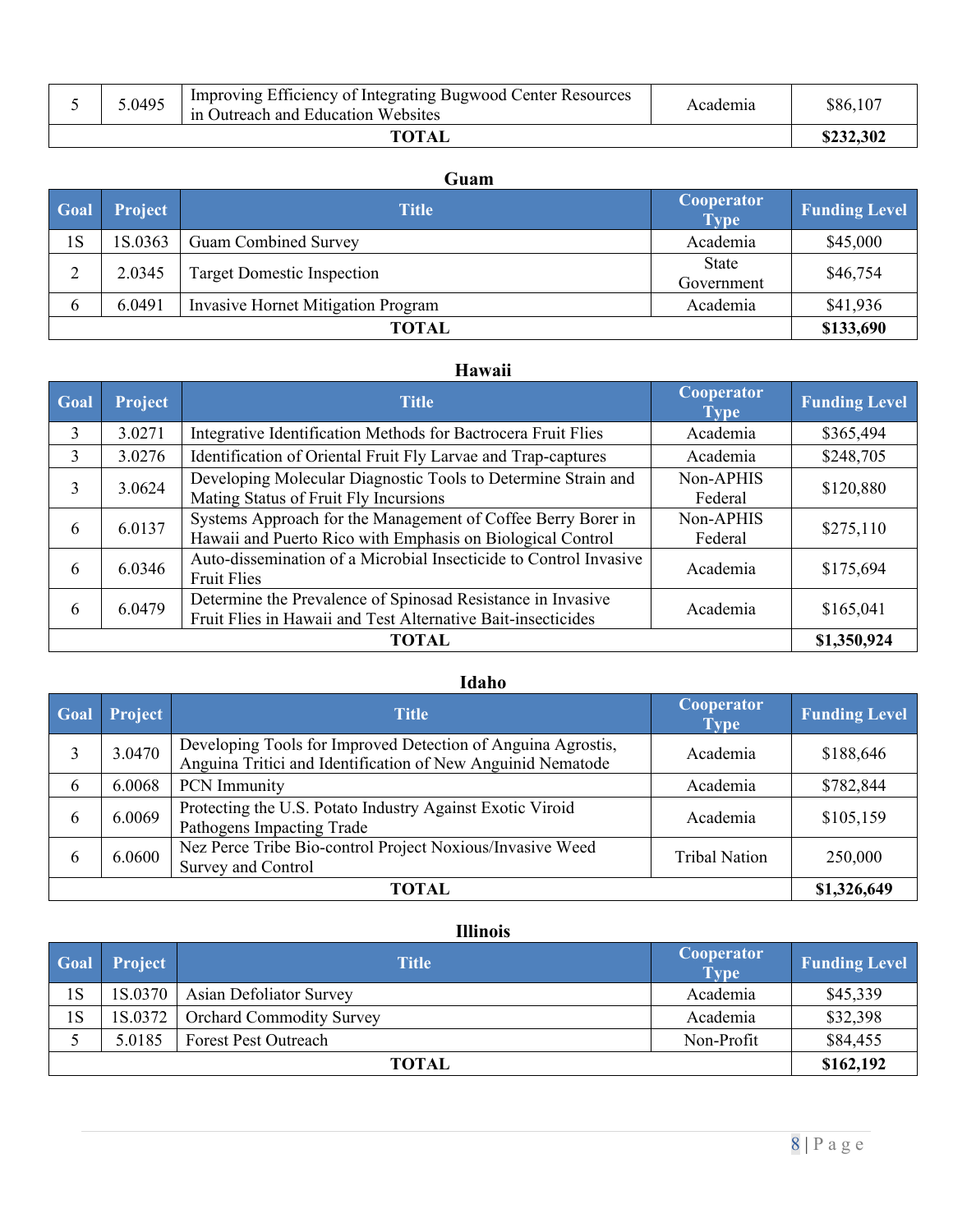#### **Indiana**

| Goal | Project      | <b>Title</b>                                                                          | Cooperator<br><b>Type</b>  | <b>Funding Level</b> |
|------|--------------|---------------------------------------------------------------------------------------|----------------------------|----------------------|
| 1A   | 1A.0378      | NPDN Analysis - Making Diagnostic Lab Data Available to a<br>Wider Audience - Part II | Academia                   | \$48,571             |
| 1S   | 1S.0043      | Exotic Wood Borer/Bark Beetle Survey                                                  | State<br>Government        | \$77,026             |
| 1S   | 1S.0075      | <b>Specialty Crops Survey</b>                                                         | State<br>Government        | \$10,788             |
| 5    | 5.0100       | Forest Pest Outreach and Survey Project                                               | <b>State</b><br>Government | \$75,491             |
|      | <b>TOTAL</b> |                                                                                       |                            |                      |

#### **Iowa**

| <b>Goal</b>  | Project | Title                                             | <b>Cooperator</b><br>Type  | <b>Funding Level</b> |
|--------------|---------|---------------------------------------------------|----------------------------|----------------------|
| 1S           | 1S.0003 | Walnut Twig Beetle/Thousand Canker Disease Survey | <b>State</b><br>Government | \$10,000             |
| <b>TOTAL</b> |         |                                                   |                            | \$10,000             |

#### **Kansas**

| Goal | Project Title |                                  | <b>Cooperator Type Funding Level</b> |          |
|------|---------------|----------------------------------|--------------------------------------|----------|
| 1S   |               | 1S.0325 Agroforestry Pest Survey | State Government                     | \$15,500 |
|      |               | <b>TOTAL</b>                     |                                      | \$15,500 |

#### **Kentucky Goal Project Cooperator Cooperator <b>Title Cooperator Cooperator Cooperator Type Funding Level** 1S 1S.0115 Phytophthora Ramorum Survey Academia 1 Academia \$20,000 1S 1S.0118 Asian Defoliator Survey Academia \$15,000 1S 1S.0127 Grape Commodity Survey Academia 1 \$23,678 1S | 1S.0160 | Solanaceous Commodity Survey | Academia | \$29,606 1S | 1S.0410 | Spotted Lanternfly Survey | Academia | \$42,720 3 3.0266 Population Genomics, Diagnostic Strain Determination, and SIT Population Genomics, Diagnostic Strain Determination, and S11 Academia \$142,504 5 5.0166 Invasive Pest Outreach: Focus Firewood Academia 1 \$12,927 5 5.0389 Invasive Pest Outreach Academia 830,985 5 5.0397 Spotted Lanternfly Outreach Academia | \$45,974 6 6.0298 Japanese Beetle Control Near Airports and Cargo Transportation Facilities: Testing field efficacy of the product Report Academia Reademia 3107,210 **TOTAL \$470,604**

#### **Louisiana**

|    | <b>Goal Project</b> | Title                                          | <b>Cooperator</b><br><b>Type</b> | <b>Funding Level</b> |
|----|---------------------|------------------------------------------------|----------------------------------|----------------------|
| 1S | 1S.0014             | Sudden Oak Death (Phytophthora ramorum) Survey | <b>State</b><br>Government       | \$20,000             |
| 1S |                     | 1S.0015   Citrus Commodity Survey              | <b>State</b><br>Government       | \$13,000             |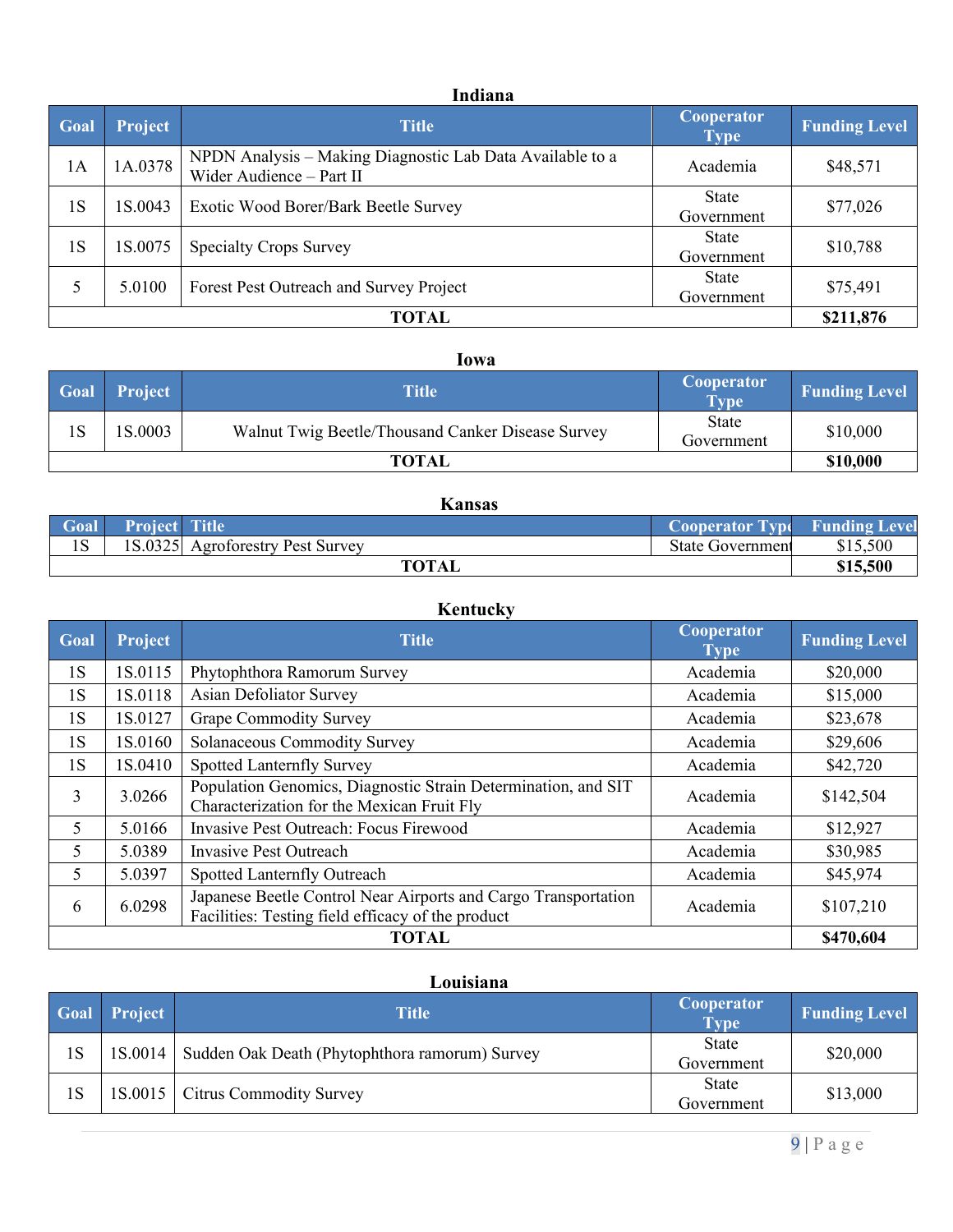| 1 <sup>C</sup><br>LΟ | 1S.0016 | <b>Solanaceous Commodity Survey</b> | State<br>Government | \$17,000 |
|----------------------|---------|-------------------------------------|---------------------|----------|
| <b>TOTAL</b>         |         |                                     | \$50,000            |          |

#### **Maine**

| Goal         | <b>Project</b> | <b>Title</b>                                                                             | Cooperator<br><b>Type</b>  | <b>Funding Level</b> |
|--------------|----------------|------------------------------------------------------------------------------------------|----------------------------|----------------------|
| 1S           | 1S.0334        | State of Maine Exotic Woodborer and Bark Beetle Survey                                   | <b>State</b><br>Government | \$47,031             |
| 1S           | 1S.0416        | <b>Cyst Nematode Survey</b>                                                              | <b>State</b><br>Government | \$35,000             |
| 1S           | 1S.0425        | <b>Small Fruit Pest Survey</b>                                                           | <b>State</b><br>Government | \$16,985             |
| 1S           | 1S.0557        | Vegetable Crop Pest Survey                                                               | <b>State</b><br>Government | \$15,000             |
| 5            | 5.0291         | Tribes in Maine Invasive Species Project                                                 | Academia                   | \$74,920             |
| 5            | 5.0304         | Increasing Awareness of Firewood Movement as Pathway for<br><b>Invasive Forest Pests</b> | <b>State</b><br>Government | \$19,506             |
| 5            | 5.0369         | Outreach and Education to Protect Maine Forests from Invasive<br>Plants                  | State<br>Government        | \$22,792             |
| <b>TOTAL</b> |                |                                                                                          |                            |                      |

## **Maryland**

| Goal | Project | <b>Title</b>                                                                                                             | Cooperator<br>Type         | <b>Funding Level</b> |
|------|---------|--------------------------------------------------------------------------------------------------------------------------|----------------------------|----------------------|
| 1A   | 1A.0037 | Improving Predictive Modeling and Surveillance Allocation with<br>the Cost-Effective Surveillance Allocation Tool 2.0    | Academia                   | \$125,848            |
| 1S   | 1S.0506 | Phytophthora ramorum Nursery Survey                                                                                      | <b>State</b><br>Government | \$14,500             |
| 1S   | 1S.0520 | Nursery and Retail Plants Survey                                                                                         | <b>State</b><br>Government | \$24,299             |
| 1S   | 1S.0556 | Asian Defoliator Survey                                                                                                  | <b>State</b><br>Government | \$25,000             |
| 1S   | 1S.0562 | Walnut Twig Beetle/Thousand Cankers Disease Survey                                                                       | <b>State</b><br>Government | \$14,000             |
| 1S   | 1S.0565 | Oak Commodity Survey                                                                                                     | <b>State</b><br>Government | \$13,500             |
| 3    | 3.0073  | Development of a Sensitive and Portable Detection Method for<br>the Detection of Phytoplasmas with CRISPR-Cas12a         | Academia                   | \$116,727            |
| 3    | 3.0350  | Specimen Imaging and Georeferencing of Undocumented Plant<br>Pathogens Collected in the United States                    | Non-APHIS<br>Federal       | \$105,200            |
| 3    | 3.0412  | Validation of Real-time and Conventional RT-PCR assays for the<br>Detection of Cotton Leafroll Dwarf Virus (CLRDV)       | <b>APHIS</b>               | \$127,325            |
| 3    | 3.0422  | Development of a TaqMan rtPCR Diagnostic Assay for<br>Ceratocystis Manginecans, Causal Agent of Mango Sudden<br>Decline  | Non-APHIS<br>Federal       | \$124,680            |
| 3    | 3.0437  | Leveraging High-Throughput Sequencing Technologies to Detect<br>and Genotype R. Solanacearum Directly from Plant Samples | <b>APHIS</b>               | \$97,523             |
| 3    | 3.0563  | Viral Diversity and Recombination Rates in US Honey Bee<br><b>Commercial Operations</b>                                  | Non-Profit                 | \$71,338             |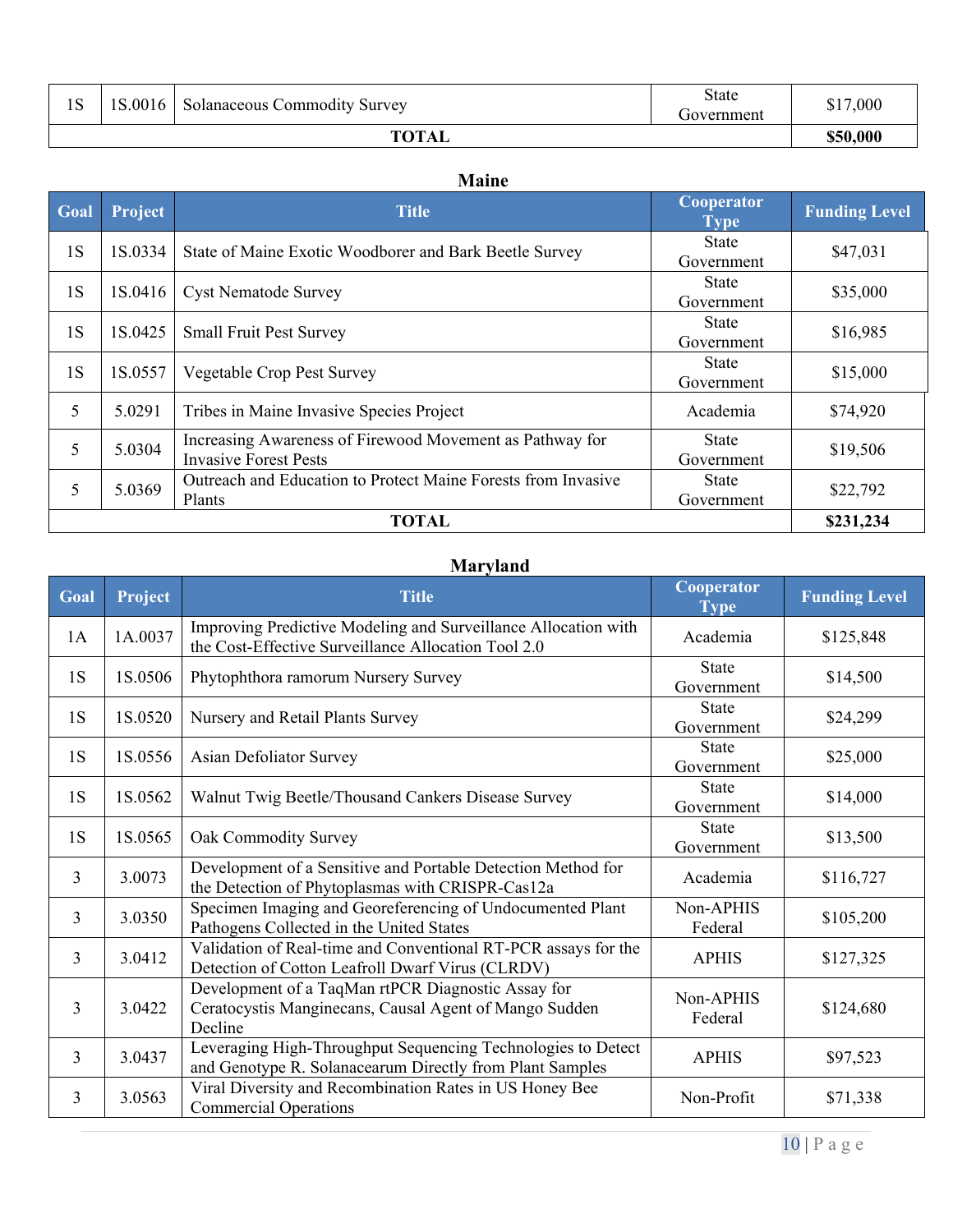|       | 6.0013 | Synergies of Biocontrol and Systemic Insecticides to Protect Ash<br>from Emerald Ash Borer | Academia | \$184,963   |
|-------|--------|--------------------------------------------------------------------------------------------|----------|-------------|
|       | 6.0306 | Linking Colony Miticide Residues in Beeswax to Varroa Mite<br><b>Resistance Management</b> | Academia | \$109,859   |
| ТОТАІ |        |                                                                                            |          | \$1,154,762 |

#### **Massachusetts**

| Goal         | Project | <b>Title</b>                                                                                                                   | Cooperator<br><b>Type</b>  | <b>Funding Level</b> |
|--------------|---------|--------------------------------------------------------------------------------------------------------------------------------|----------------------------|----------------------|
| 1S           | 1S.0328 | Orchard Commodity Survey Plan                                                                                                  | <b>State</b><br>Government | \$25,000             |
| 1S           | 1S.0362 | Spotted Lantern Fly Survey                                                                                                     | <b>State</b><br>Government | \$35,000             |
| 3            | 3.0047  | Developing Survey Tools for Agrilus Biguttatus and Other<br>European Woodborers of Potential Concern with an Emphasis on<br>VI | <b>APHIS</b>               | \$79,000             |
| 3            | 3.0071  | Color Trap and Lure Development for Coconut Rhinoceros Beetle                                                                  | <b>APHIS</b>               | \$30,000             |
| 3            | 3.0113  | Pheromone for the European Woodwasp Sirex noctilio                                                                             | <b>APHIS</b>               | \$41,805             |
| 3            | 3.0114  | Development of Real-Time and Droplet Digital PCR Methods for<br>Khapra Beetle                                                  | Academia                   | \$78,976             |
| 3            | 3.0149  | Lure and Color Trap Development for Monitoring of Citrus<br>Longhorned Beetle Anaplophora Chinesis                             | <b>APHIS</b>               | \$50,000             |
| 3            | 3.0171  | Spotted Lanternfly Pheromones                                                                                                  | <b>APHIS</b>               | \$84,667             |
| 3            | 3.0195  | Asian Giant Hornet (AGH) Lure Development                                                                                      | <b>APHIS</b>               | \$97,188             |
| 4            | 4.0596  | Sterile Insect Technique (SIT), Mating Disruption and Other IPM<br>Tools to Eradicate Box Tree Moth Incursions                 | Academia                   | \$440,642            |
| 5            | 5.0274  | Forest and Agricultural Pest Outreach                                                                                          | <b>State</b><br>Government | \$62,443             |
| 5            | 5.0337  | Asian Longhorned Beetle Outreach Campaign                                                                                      | <b>State</b><br>Government | \$148,750            |
| 6            | 6.0091  | Effects of Timing and Application Methods on Efficacy &<br>Persistence of Systemic Imidacloprid Applied for HWA Control        | <b>APHIS</b>               | \$116,507            |
| 6            | 6.0122  | Attract-and-Kill to Monitor and Manage the Khapra Beetle                                                                       | Academia                   | \$155,200            |
| 6            | 6.0268  | Facilitating Spread of the Microsporidian Pathogen, Ovavesicula<br>Popillae, for Long-term Suppression of Japanese Beetle      | Academia                   | \$152,350            |
| 6            | 6.0419  | Developing Biological Control Methods for Roseau Cane Scale                                                                    | <b>APHIS</b>               | \$329,578            |
| <b>TOTAL</b> |         |                                                                                                                                |                            |                      |

## **Michigan**

| <b>Goal</b> | Project | <b>Title</b>                                          | <b>Cooperator</b><br><b>Type</b> | <b>Funding Level</b> |
|-------------|---------|-------------------------------------------------------|----------------------------------|----------------------|
| 1S          |         | 1S.0400   Forest Trees and Shrubs, Forest Pest Survey | <b>State</b><br>Government       | \$50,000             |
| 1S          |         | 1S.0432   Potato Cyst Nematode Survey                 | <b>State</b><br>Government       | \$14,500             |
| 1S          |         | 1S.0436   Phytophthora Ramorum Survey                 | <b>State</b><br>Government       | \$25,000             |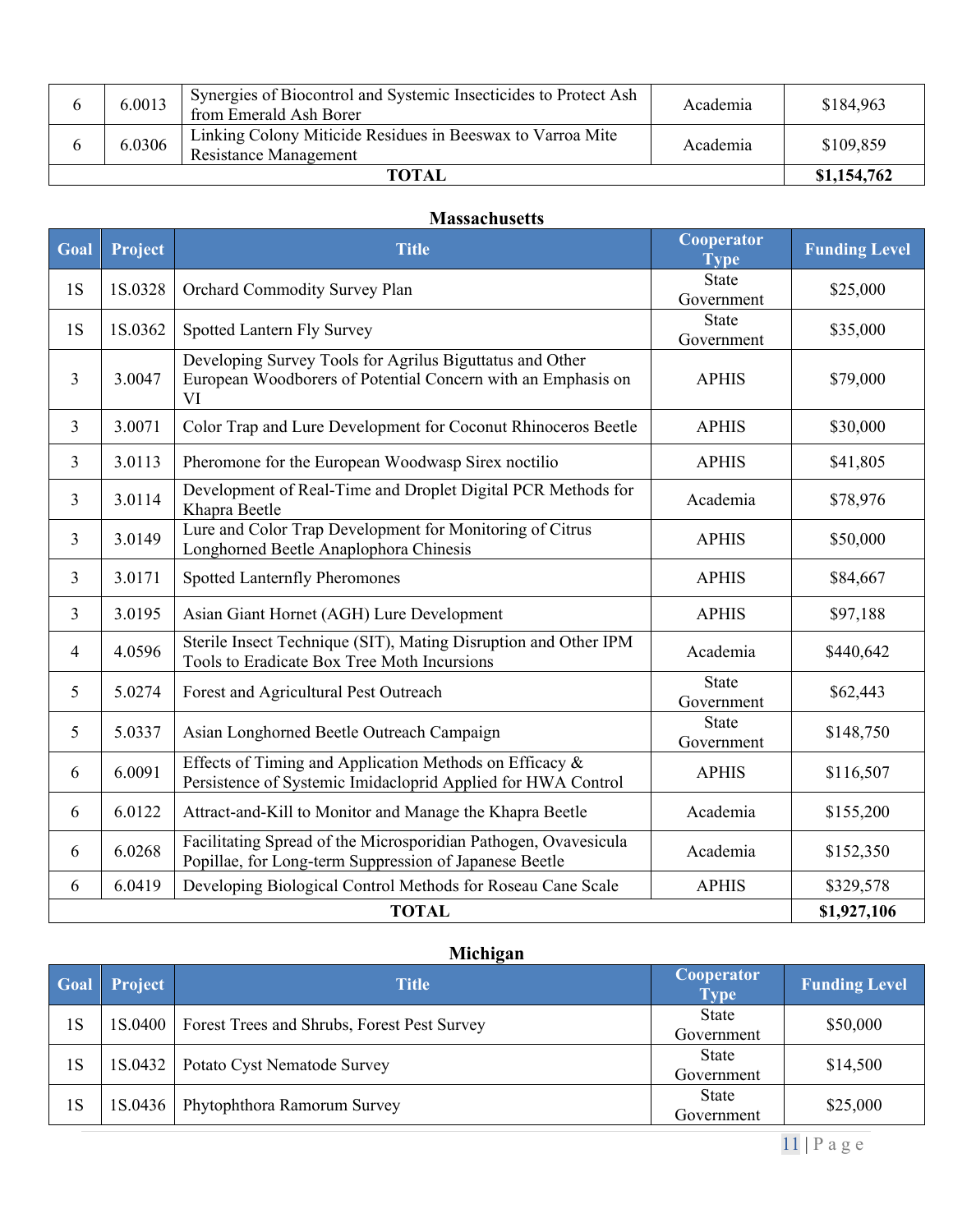|       | 3.0327 | Revision of Euwallacea Species Limits for Improved Diagnostics<br>of Potential Invasive Species | Academia | \$166,173 |
|-------|--------|-------------------------------------------------------------------------------------------------|----------|-----------|
|       | 6.0516 | Enhancing Mitigation of European Cherry Fruit Fly Through<br>Endosymbionts                      | Academia | \$76,156  |
| TOTAL |        |                                                                                                 |          | \$331,829 |

#### **Minnesota**

| Goal | <b>Project</b> | <b>Title</b>                                                                                                | Cooperator<br><b>Type</b>  | <b>Funding Level</b> |
|------|----------------|-------------------------------------------------------------------------------------------------------------|----------------------------|----------------------|
| 1S   | 1S.0049        | Vegetable Crops, Vegetable Crops Pest Survey (Agricultural<br>Pathways Survey of Fruit and Vegetable Pests) | State<br>Government        | \$117,671            |
| 1S   | 1S.0216        | Taxon, Cyst Nematode Survey                                                                                 | <b>State</b><br>Government | \$54,000             |
| 1S   | 1S.0218        | Nursery & Retail, Nursery and Retail Plants Pest Survey                                                     | <b>State</b><br>Government | \$80,000             |
| 3    | 3.0041         | Increasing Capacity to Identify Phytoplasmas with RT-PCR and<br>Sequencing of 16s rRNA                      | <b>State</b><br>Government | \$32,169             |
|      | 5.0065         | <b>Invasive Pest Outreach and First Detector</b>                                                            | <b>State</b><br>Government | \$78,765             |
|      | \$362,605      |                                                                                                             |                            |                      |

#### **Mississippi**

| Goal           | <b>Project</b> | <b>Title</b>                                                              | Cooperator<br><b>Type</b>  | <b>Funding Level</b> |  |  |
|----------------|----------------|---------------------------------------------------------------------------|----------------------------|----------------------|--|--|
| 1S             | 1S.0079        | Pathway, Asian Defoliator Survey                                          | Academia                   | \$39,209             |  |  |
| 1S             | 1S.0081        | Vegetable Crops, Solanaceous Commodity Survey                             | Academia                   | \$37,445             |  |  |
| 1S             | 1S.0099        | Forest Trees & Shrubs, Exotic Wood Borer/Bark Beetle Survey               | <b>State</b><br>Government | \$15,000             |  |  |
| 1S             | 1S.0105        | Forest Trees & Shrubs, Oak Commodity Survey                               | State<br>Government        | \$27,346             |  |  |
| $\overline{3}$ | 3.0108         | Eastern Regional Screening Center                                         | Academia                   | \$165,000            |  |  |
| 5              | 5.0086         | Mississippi Bug Blues                                                     | Academia                   | \$88,242             |  |  |
| 5              | 5.0104         | <b>Farmers First Initiative</b>                                           | Academia                   | \$19,818             |  |  |
| 5              | 5.0107         | Mississippi Bug Blues Educator Invasive Boxes                             | Academia                   | \$28,595             |  |  |
| 6              | 6.0228         | Sonic Weaponry for Managing Rangeland Grasshoppers and<br>Mormon Crickets | Academia                   | \$94,376             |  |  |
|                |                | <b>TOTAL</b>                                                              |                            |                      |  |  |

## **Missouri**

| Goal         | Project | <b>Title</b>                              | <b>Cooperator</b><br><b>Type</b> | <b>Funding Level</b> |
|--------------|---------|-------------------------------------------|----------------------------------|----------------------|
| 1S           |         | 1S.0180   Thousand Cankers Disease Survey | State<br>Government              | \$20,000             |
| 1S           |         | 1S.0386   Plum Pox Virus Survey           | State<br>Government              | \$24,000             |
| <b>TOTAL</b> |         |                                           | \$44,000                         |                      |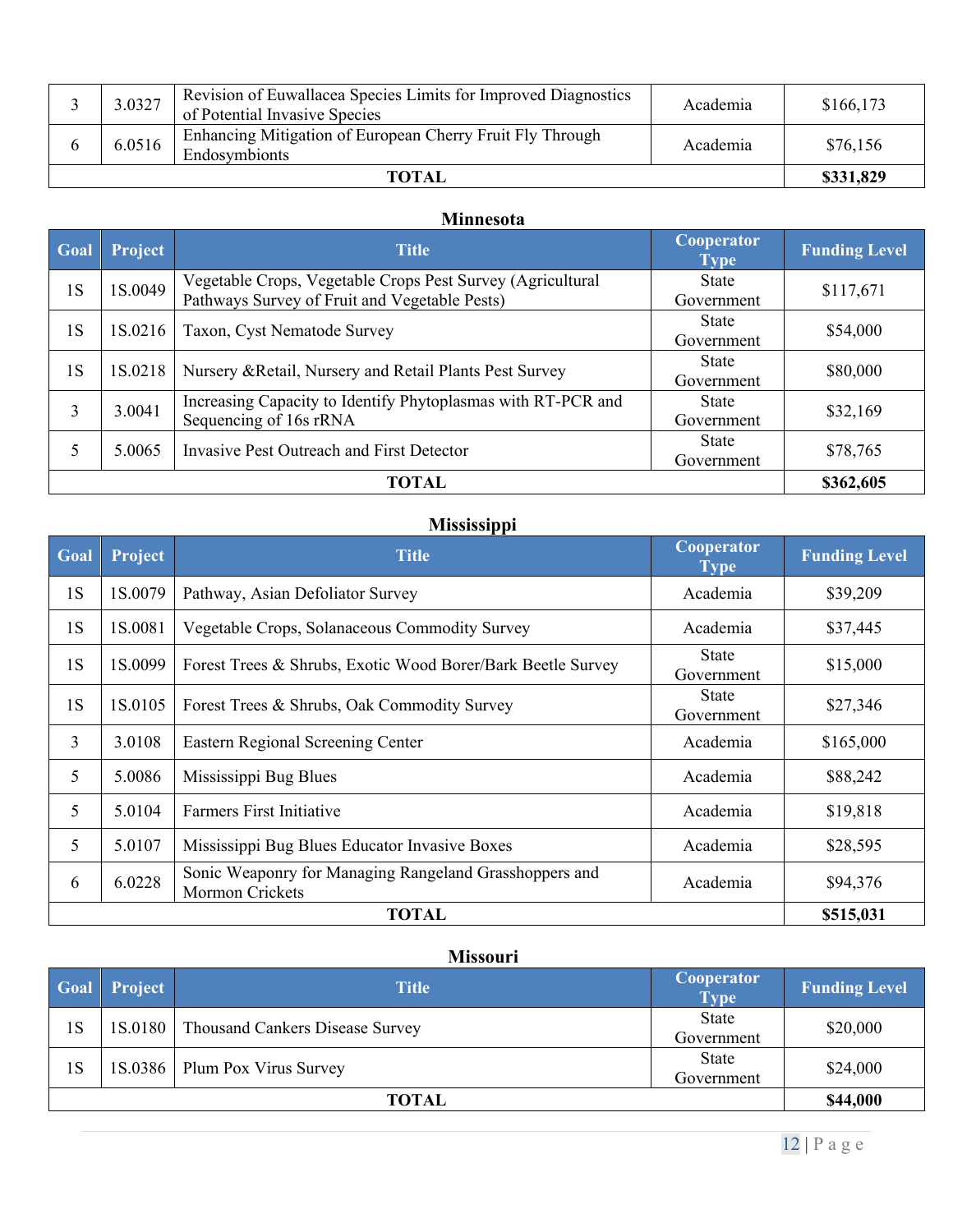#### **Montana**

| Goal  | Project | <b>Title</b>                                    | Cooperator<br><b>Type</b>  | <b>Funding Level</b> |
|-------|---------|-------------------------------------------------|----------------------------|----------------------|
| 1S    | 1S.0511 | <b>Terrestrial Mollusk Survey</b>               | State<br>Government        | \$18,500             |
| 1 S   | 1S.0514 | Nursery and Retail Plant Pest Survey            | <b>State</b><br>Government | \$18,000             |
| 1S    | 1S.0526 | Exotic Woodboring Beetle and Bark Beetle Survey | State<br>Government        | \$25,000             |
|       | 5.0018  | Don't Move Firewood Outreach Campaign           | Non-Profit                 | \$182,184            |
| TOTAL |         |                                                 |                            | \$234,684            |

## **Nebraska**

| <b>Goal</b>  | <b>Project</b> | <b>Title</b>                   | Cooperator<br><b>Type</b> | <b>Funding Level</b> |
|--------------|----------------|--------------------------------|---------------------------|----------------------|
| 1S           |                | 1S.0103   Khapra Beetle Survey | State<br>Government       | \$5,000              |
| 1S           | 1S.0111        | Potato Cyst Nematode           | State<br>Government       | \$37,000             |
| <b>TOTAL</b> |                |                                | \$42,000                  |                      |

## **Nevada**

| Goal         | Project | <b>Title</b>                                                                                                    | Cooperator<br><b>Type</b>  | <b>Funding Level</b> |
|--------------|---------|-----------------------------------------------------------------------------------------------------------------|----------------------------|----------------------|
| 1S           | 1S.0038 | Asian Defoliator Survey                                                                                         | <b>State</b><br>Government | \$16,000             |
| 1S           | 1S.0042 | Khapra Beetle Survey                                                                                            | <b>State</b><br>Government | \$5,000              |
| 1S           | 1S.0052 | Palm Commodity Survey                                                                                           | State<br>Government        | \$14,000             |
| 1S           | 1S.0058 | Vegetable Crops Pest Survey                                                                                     | State<br>Government        | \$16,000             |
| 1S           | 1S.0063 | Field Crops, Cyst Nematode Survey                                                                               | <b>State</b><br>Government | \$35,000             |
| 1S           | 1S.0064 | Solanaceous Commodity Survey                                                                                    | <b>State</b><br>Government | \$30,592             |
| 1S           | 1S.0066 | Nursery and Retail Plants Bundled Phytophthora Survey                                                           | <b>State</b><br>Government | \$25,000             |
| 5            | 5.0112  | <b>Invasive Pest Outreach</b>                                                                                   | <b>State</b><br>Government | \$40,000             |
| <b>TOTAL</b> |         |                                                                                                                 |                            | \$181,592            |
| 6            | 6.0024  | Advancing Blueberry Plant Protection: Creating ID & Monitoring<br>Tools for Parasitoids of Blueberry Gall Midge | Academia                   | \$107,571            |

## **New Hampshire**

| <b>Goal Project</b> Title |                                                        | <b>Cooperator</b><br>Type  | <b>Funding Level</b> |
|---------------------------|--------------------------------------------------------|----------------------------|----------------------|
|                           | 1S.0061   Forest, Trees and Shrubs, Forest Pest Survey | <b>State</b><br>Government | \$26,000             |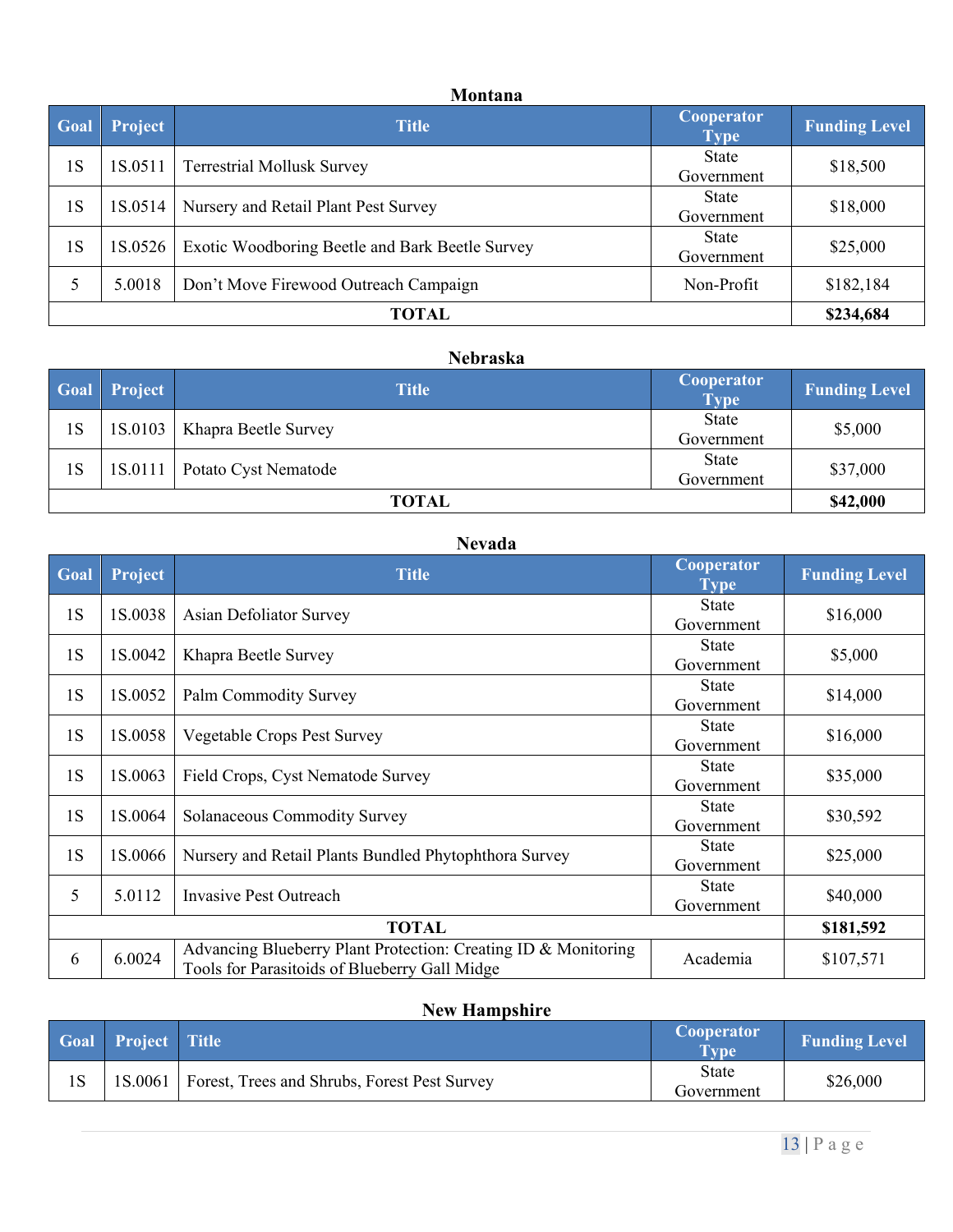| 1S | 1S.0062 | Vegetable Crops Pest Survey                                                                                            | <b>State</b><br>Government | \$10,695  |
|----|---------|------------------------------------------------------------------------------------------------------------------------|----------------------------|-----------|
| 1S | 1S.0072 | Nursery & Retail, Nursery and Retail Plants Pest Survey                                                                | State<br>Government        | \$6,980   |
| 1S | 1S.0074 | Tree Fruits, Orchard Commodity Survey                                                                                  | <b>State</b><br>Government | \$5,170   |
| 5  | 5.0095  | Traveler and Consumer Outreach and Education for Spotted<br>Lanternfly                                                 | <b>State</b><br>Government | \$25,512  |
| 5  | 5.0249  | Forest Pest Outreach Project                                                                                           | Academia                   | \$45,000  |
| 6  | 6.0024  | Advancing Blueberry Plant Protection: Creating ID & Monitoring<br>Tools for Parasitoids of Blueberry Gall Midge        | Academia                   | \$107,571 |
| 6  | 6.0214  | Movement Dynamics of Emamectin Benzoate in Ash: Impacts on<br>Chemical and Biological Control of the Emerald Ash Borer | Academia                   | \$106,624 |
|    |         | TOTAL                                                                                                                  |                            | \$333,552 |

## **New Jersey**

| Goal | Project   | Title                                                                                     | Cooperator<br><b>Type</b> | <b>Funding Level</b> |
|------|-----------|-------------------------------------------------------------------------------------------|---------------------------|----------------------|
|      | 2.0236    | Deployment of Detection Dogs in NY to Mitigate the Spread of<br><b>Spotted Lanternfly</b> | Non-Profit                | \$42,298             |
|      | 5.0164    | NJ Spotted Lanternfly Public Outreach and Business Awareness<br>Program                   | State<br>Government       | \$250,000            |
|      | \$292,298 |                                                                                           |                           |                      |

#### **New Mexico**

|              | <b>Goal</b> Project | <b>Title</b>    | Cooperator<br><b>Type</b> | <b>Funding Level</b> |
|--------------|---------------------|-----------------|---------------------------|----------------------|
| 1S           | 1S.0004             | Nut Pest Survey | State<br>Government       | \$35,000             |
| <b>TOTAL</b> |                     |                 | \$35,000                  |                      |

#### **New York**

| Goal | Project | <b>Title</b>                                                                                                         | Cooperator<br><b>Type</b>  | <b>Funding Level</b> |
|------|---------|----------------------------------------------------------------------------------------------------------------------|----------------------------|----------------------|
| 1S   | 1S.0295 | Box Tree Moth Survey                                                                                                 | State<br>Government        | \$276,714            |
| 1S   | 1S.0296 | <b>Orchard Commodity Survey</b>                                                                                      | <b>State</b><br>Government | \$95,000             |
| 1S   | 1S.0299 | <b>Grape Commodity Survey</b>                                                                                        | <b>State</b><br>Government | \$125,000            |
| 1S   | 1S.0300 | <b>Stone Fruit Commodity Survey</b>                                                                                  | State<br>Government        | \$270,000            |
| 3    | 3.0130  | NPDN and State Diagnostician Preparedness Training through the<br>USDA-APHIS-Beltsville Laboratory and Other Experts | Academia                   | \$169,380            |
| 3    | 3.0315  | Automation Scalability for Direct Testing of Potato Tubers to<br>Safeguard US Seed Potato Health                     | Non-APHIS<br>Federal       | \$254,700            |
| 4    | 4.0575  | Implementing New Apple Tree Certification in New York                                                                | <b>State</b><br>Government | \$90,000             |
| 6    | 6.0330  | Deregulation and Enhanced Regulatory Activities of Golden<br>Nematode                                                | State<br>Government        | \$138,393            |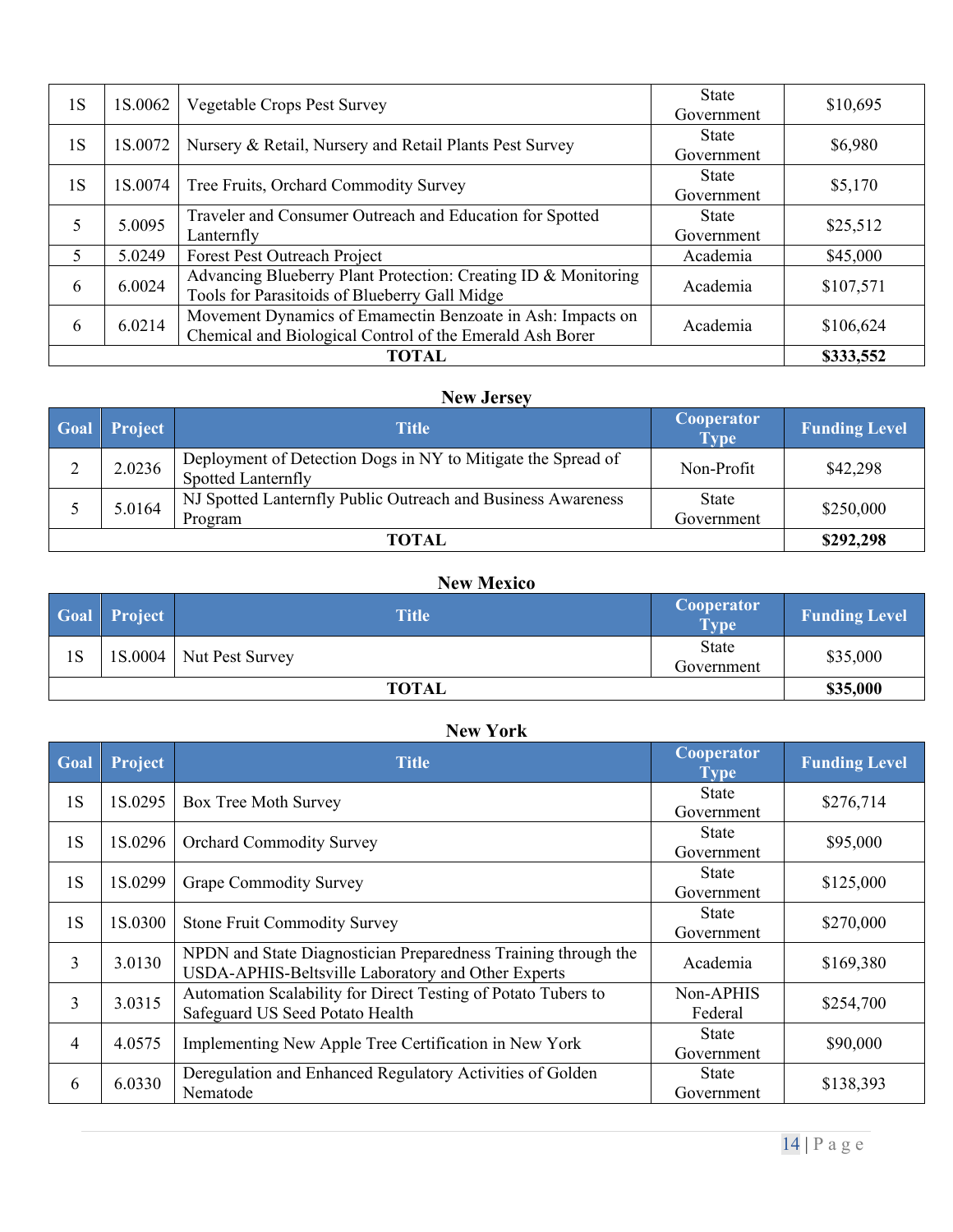|  | 5.0293 | Saint Regis Mohawk Tribe EAB Emergency Response | Fibal<br>Nation | 182,936    |
|--|--------|-------------------------------------------------|-----------------|------------|
|  |        |                                                 |                 | \$1,602,12 |

#### **North Carolina**

| Goal | Project     | <b>Title</b>                                                                                                                                | Cooperator<br><b>Type</b>  | <b>Funding Level</b> |
|------|-------------|---------------------------------------------------------------------------------------------------------------------------------------------|----------------------------|----------------------|
| 1A   | 1A.0248     | Automated Host Mapping Tool for Spread Modeling and Field<br><b>Operations Planning</b>                                                     | Academia                   | \$115,954            |
| 1A   | 1A.0284     | Analytical Support for OPEP Assessments and CAPS Datasheets                                                                                 | Academia                   | \$202,702            |
| 1A   | 1A.0387     | Coupling Pest and Pathogen Spread and SAFARIS Phenological<br>Forecasts with Tangible Landscape Visualization                               | Academia                   | \$137,446            |
| 1A   | 1A.0496     | Adding Economic Optimization Modules to the Eradication<br>Analysis & Decision Support Tool                                                 | Academia                   | \$125,866            |
| 1A   | 1A.0501     | Advanced Modeling Capabilities for Exotic Plant Pathogens                                                                                   | Academia                   | \$64,474             |
| 1A   | 1A.0521     | Trade Route Analytic Computing and Evaluation (TRACE)                                                                                       | Academia                   | \$224,150            |
| 1A   | 1A.0546     | Developing New Predictive Modeling Approaches to Estimate<br><b>Plant Pest Suitability</b>                                                  | Academia                   | \$151,623            |
| 1A   | 1A.0584     | Protecting US Fruit and Vegetable Industry from the Introduction<br>of the Oriental Fruit Fly                                               | Academia                   | \$99,884             |
| 1A   | 1A.0611     | Develop, Validate and Deliver an Impact Assessment Rapid-<br>Screening Framework for Rapid Prioritization of Exotic Pests                   | Academia                   | \$142,822            |
| 1A   | 1A.0615     | Practical Applications of Models for Enhancing Sterile Insect<br>Technique (SIT) and other Pest Surveillance Programs                       | Academia                   | \$111,308            |
| 1S   | 1S.0406     | Phytophthora Ramorum Survey                                                                                                                 | <b>State</b><br>Government | \$14,500             |
| 1S   | 1S.0420     | Vegetable Crops, Solanaceous Commodity Survey                                                                                               | State<br>Government        | \$14,000             |
| 1S   | 1S.0440     | Small Fruits & Berries, Grape Commodity Survey                                                                                              | <b>State</b><br>Government | \$11,500             |
| 1S   | 1S.0449     | Pathway, Asian Defoliator Survey                                                                                                            | State<br>Government        | \$12,000             |
| 1S   | 1S.0453     | Nursery & Retail, Nursery and Retail Plants Pest Survey: Box<br>Tree Moth                                                                   | State<br>Government        | \$11,000             |
| 3    | 3.0348      | A Data Driven and Sensor Integrated Platform for Monitoring<br><b>Emerging Phytophthora Diseases</b>                                        | Academia                   | \$308,523            |
| 5    | 5.0497      | Invasive Species Outreach                                                                                                                   | <b>State</b><br>Government | \$22,000             |
| 6    | 6.0401      | Establishing and Assessing Biological Control Agents of Emerald<br>Ash Borer in North Carolina                                              | Academia                   | \$64,832             |
| 6    | 6.0605      | Evaluating and Optimizing the Delimitation Survey Expert<br>System (DSES) for New Pest Response Teams Based on Field<br>Use<br><b>TOTAL</b> | Academia                   | \$146,178            |
|      | \$1,980,762 |                                                                                                                                             |                            |                      |

#### **North Dakota**

|    | <b>Goal</b> Project | <b>Title</b>                  | Cooperator<br><b>Type</b> | <b>Funding Level</b> |
|----|---------------------|-------------------------------|---------------------------|----------------------|
| 1S | 1S.0092             | <b>Grape Commodity Survey</b> | Academia                  | \$30,000             |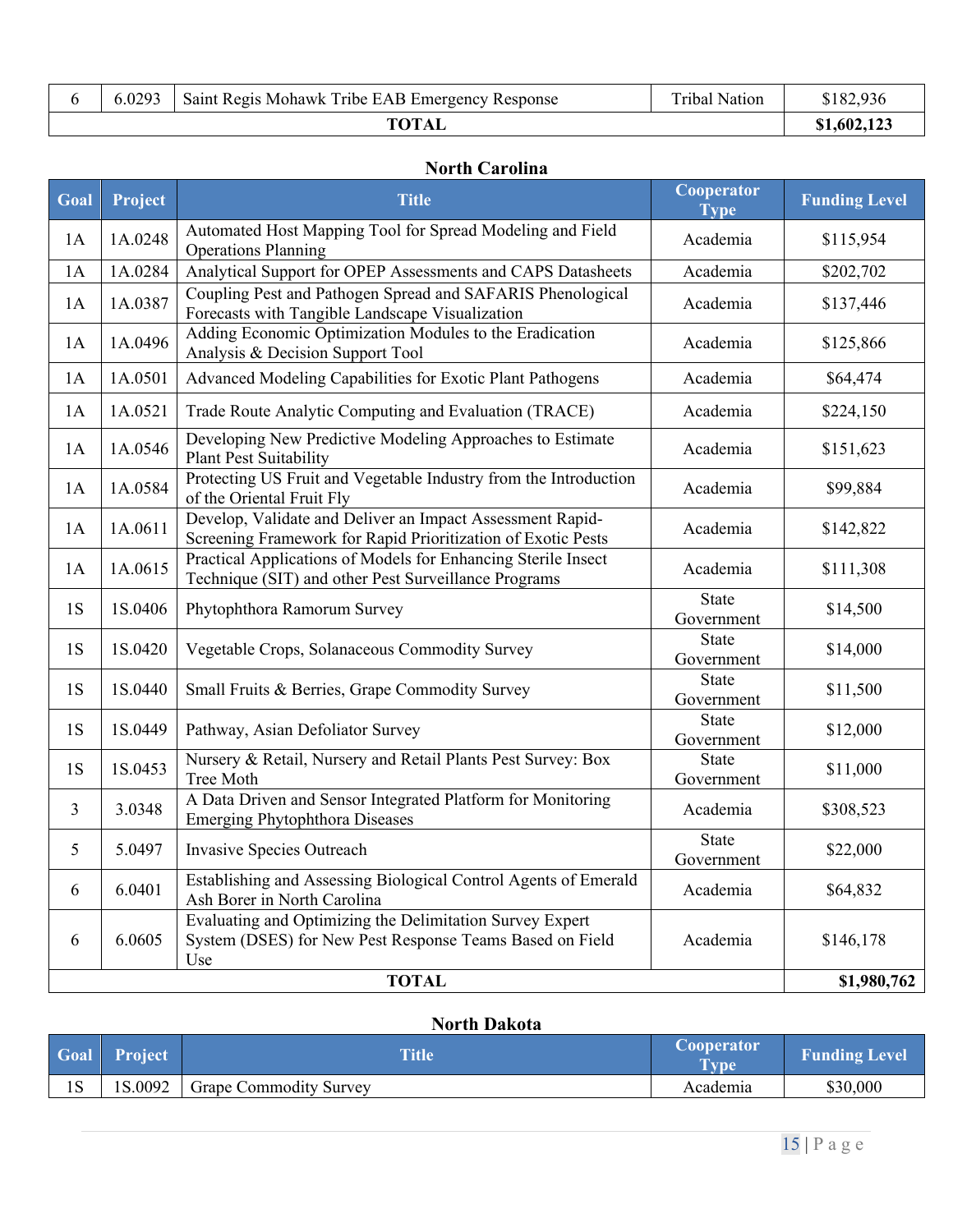| 1S    | 1S.0210 | Program Pest Survey, Potato Cyst Nematode Survey | State<br>Government | \$81,750  |
|-------|---------|--------------------------------------------------|---------------------|-----------|
| 1S    | 1S.0238 | General/Cyst Nematode Survey                     | State<br>Government | \$14,243  |
| 1S    | 1S.0282 | Khapra Beetle Survey                             | State<br>Government | \$7,000   |
| TOTAL |         |                                                  |                     | \$132,993 |

#### **Ohio**

| Goal | <b>Project</b> | <b>Title</b>                                                                      | Cooperator<br><b>Type</b>  | <b>Funding Level</b> |
|------|----------------|-----------------------------------------------------------------------------------|----------------------------|----------------------|
| 1S   | 1S.0375        | <b>Grape Commodity Survey</b>                                                     | <b>State</b><br>Government | \$32,665             |
| 1S   | 1S.0382        | <b>Orchard Commodity Survey</b>                                                   | <b>State</b><br>Government | \$70,000             |
| 1S   | 1S.0384        | Phytophthora Ramorum Nursery Soil/Container Mix and Retail<br><b>Plant Survey</b> | <b>State</b><br>Government | \$10,000             |
|      | 5.0552         | <b>Forest Pest Outreach</b>                                                       | <b>State</b><br>Government | \$43,920             |
|      | \$156,585      |                                                                                   |                            |                      |

#### **Oklahoma**

| Goal         | Project | <b>Title</b>                                  | <b>Cooperator</b><br><b>Type</b> | <b>Funding Level</b> |
|--------------|---------|-----------------------------------------------|----------------------------------|----------------------|
| 1S           |         | 1S.0090   Phytophthora Ramorum Nursery Survey | State<br>Government              | \$20,000             |
| 1S           |         | 1S.0446   Grape Commodity Survey              | State<br>Government              | \$26,633             |
| <b>TOTAL</b> |         |                                               | \$46,633                         |                      |

#### **Oregon**

| Goal | Project | <b>Title</b>                                                                   | Cooperator<br><b>Type</b>  | <b>Funding Level</b> |
|------|---------|--------------------------------------------------------------------------------|----------------------------|----------------------|
| 1S   | 1S.0169 | Vegetable Crops, Solanaceous Commodity Survey                                  | State<br>Government        | \$65,000             |
| 1S   | 1S.0188 | Tree Fruits, Orchard Commodity Survey                                          | State<br>Government        | \$90,000             |
| 1S   | 1S.0286 | Pathway, Asian Defoliator Survey                                               | <b>State</b><br>Government | \$237,639            |
| 1S   | 1S.0461 | Pathway, Exotic Wood Borer/Bark Beetle Survey                                  | State<br>Government        | \$41,971             |
| 2    | 2.0421  | Rail Inspection Program                                                        | State<br>Government        | \$51,991             |
| 3    | 3.0452  | Development of CRISPR-CAS Diagnostics for Detection of<br>Phytophthora Ramorum | Academia                   | \$73,150             |
| 3    | 3.0181  | Woodborer Workshop in Support of CAPS and Other Surveys                        | State<br>Government        | \$19,818             |
| 3    | 3.0326  | Identification Guide to the Acmaeodera of America North of<br>Mexico           | State<br>Government        | \$13,669             |
| 3    | 3.0464  | National Identification Center for Support of CAPS and Other<br><b>Surveys</b> | <b>State</b><br>Government | \$122,000            |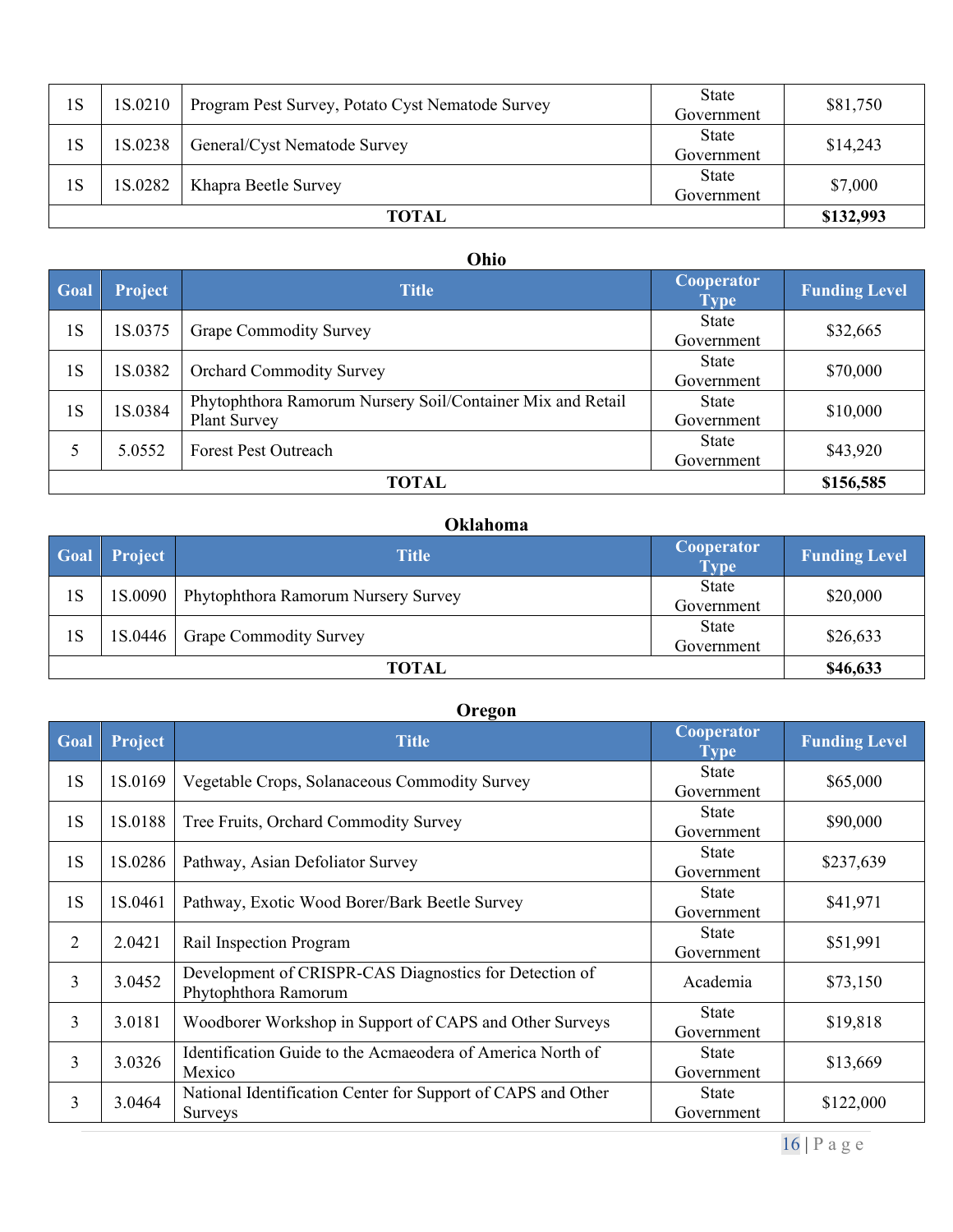| 3 | 3.0528      | Identification Guide to Pest Grasshoppers of Oregon: A Field    | State        | \$13,669  |
|---|-------------|-----------------------------------------------------------------|--------------|-----------|
|   |             | Guide to Nymphs and Adults                                      | Government   |           |
| 4 | 4.0154      | Safeguarding Oregon grapevine nurseries from introduced         | <b>State</b> | \$95,121  |
|   |             | pathogens                                                       | Government   |           |
| 4 | 4.0170      | Surveying Oregon's Certified Prunus Nurseries for the Causal    | <b>State</b> | \$167,247 |
|   |             | Agents of Little Cherry Disease                                 | Government   |           |
| 4 | 4.0187      | Using Next-Generation Sequencing to Verify Virus-Free Status of | State        | \$109,496 |
|   |             | Legacy materials in Certification Programs                      | Government   |           |
| 6 | 6.0177      | Enhancing Biological Control of Brown Marmorated Stink Bug      | State        |           |
|   |             | Through Mass Rearing and Redistribution of T. Japonicus         | Government   | \$69,994  |
| 6 | 6.0347      |                                                                 | <b>State</b> | \$122,029 |
|   |             | Spotted Wing Drosophila Biocontrol                              | Government   |           |
| 6 | 6.0399      | Develop Proactive Biocontrol Strategy Against Emerald Ash       | <b>State</b> |           |
|   |             | Borer in Oregon                                                 | Government   | \$69,616  |
|   |             |                                                                 | State        |           |
| 6 | 6.0548      | Biological Control of Exotic Scarab Populations Using Zone IPM  | Government   | \$122,139 |
|   | \$1,484,549 |                                                                 |              |           |

#### **Pennsylvania**

| Goal           | Project | <b>Title</b>                                                                                                                | Cooperator<br><b>Type</b>  | <b>Funding Level</b> |
|----------------|---------|-----------------------------------------------------------------------------------------------------------------------------|----------------------------|----------------------|
| 1S             | 1S.0019 | Pennsylvania Orchard Commodity Survey                                                                                       | <b>State</b><br>Government | \$80,000             |
| 1S             | 1S.0189 | Pennsylvania Vegetable Pest Survey                                                                                          | <b>State</b><br>Government | \$35,000             |
| 1S             | 1S.0190 | Pennsylvania P. ramorum Nursery Survey and regional support                                                                 | <b>State</b><br>Government | \$30,000             |
| 1S             | 1S.0539 | Asian defoliator survey                                                                                                     | <b>State</b><br>Government | \$20,000             |
| 1S             | 1S.0545 | <b>Grape Commodity Survey</b>                                                                                               | <b>State</b><br>Government | \$49,975             |
| 1S             | 1S.0564 | <b>Stone Fruit Survey</b>                                                                                                   | <b>State</b><br>Government | \$41,745             |
| 1S             | 1S.0569 | Walnut Twig Beetle Survey                                                                                                   | <b>State</b><br>Government | \$15,000             |
| 1S             | 1S.0578 | <b>Box Tree Moth</b>                                                                                                        | <b>State</b><br>Government | \$15,000             |
| $\overline{2}$ | 2.0349  | Spotted Lanternfly Regulatory Canine                                                                                        | <b>State</b><br>Government | \$83,227             |
| 3              | 3.0221  | 2022 Screening and Identification Services for Wood-boring<br>Insect Pests at Carnegie Museum                               | Non-Profit                 | \$48,000             |
| 3              | 3.0320  | Improving the Cas12a-based DETECTR Assay for Field-<br>Deployable Diagnosis of Citrus Huanglongbing                         | Academia                   | \$99,927             |
| 3              | 3.0430  | Development of CRISPR/Cas-based Assay for Ralstonia<br>Solanacearum R3b2 Detection Deployable at U.S. Port-of-Entry         | Academia                   | \$99,339             |
| 5              | 5.0031  | Forest Pest Outreach (FPO) FY2022                                                                                           | <b>State</b><br>Government | \$65,550             |
| 5              | 5.0415  | Spotted Lanternfly Outreach                                                                                                 | Academia                   | \$382,035            |
| 6              | 6.0128  | Deployment of State Interactive Online Mapping Applications for<br>Finding Properties with New Spotted Lanternfly Outbreaks | Academia                   | \$82,379             |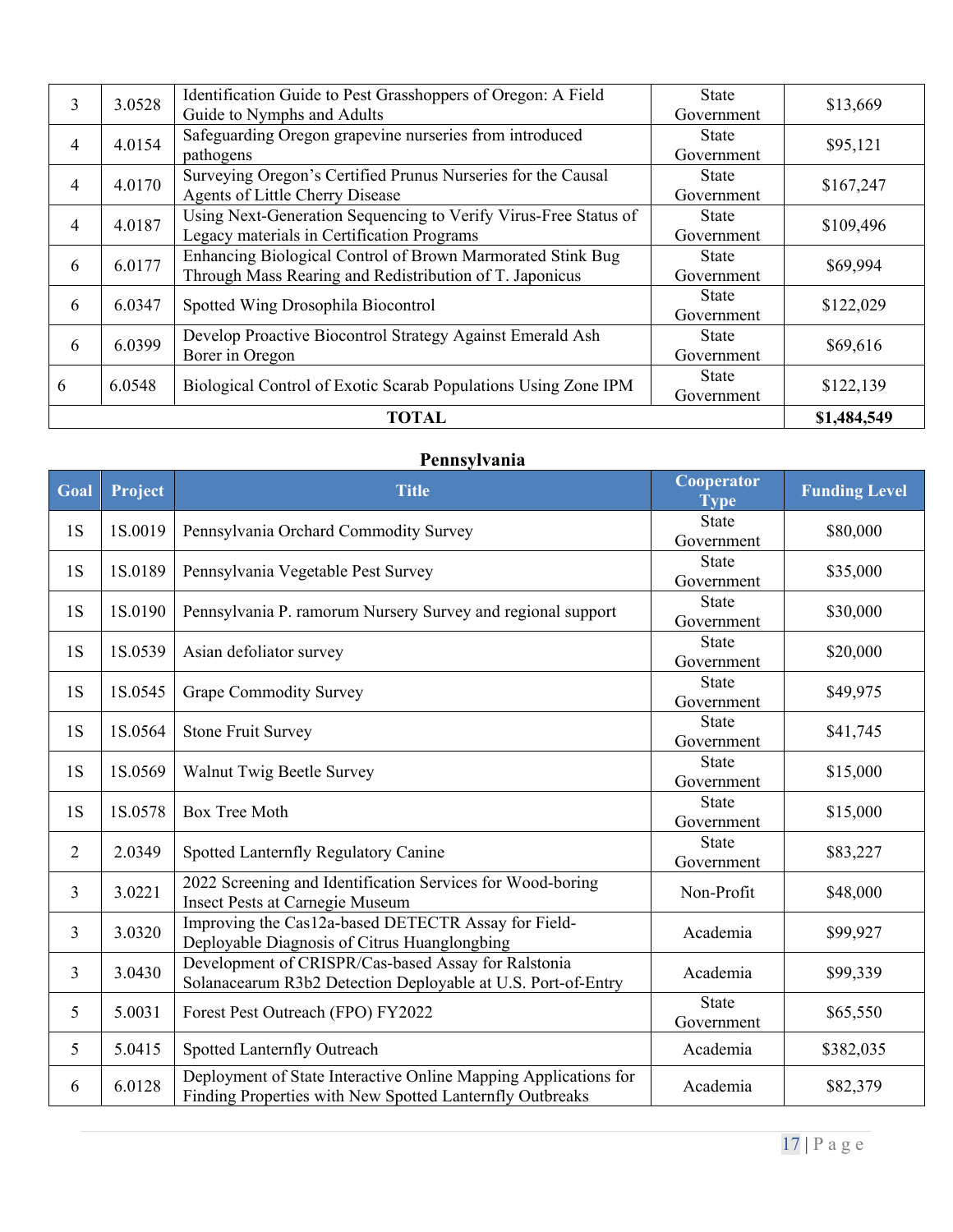| 6.0213 | Mathematical Modeling of the Spread of the Spotted Lanternfly to<br>Design Optimal Protocols and Strategies for Control | Academia | \$112,852   |
|--------|-------------------------------------------------------------------------------------------------------------------------|----------|-------------|
|        | TOTAL                                                                                                                   |          | \$1,260,029 |

|              | <b>Puerto Rico</b> |                                                                                                          |                                  |                      |  |
|--------------|--------------------|----------------------------------------------------------------------------------------------------------|----------------------------------|----------------------|--|
| <b>Goal</b>  | <b>Project</b>     | <b>Title</b>                                                                                             | <b>Cooperator</b><br><b>Type</b> | <b>Funding Level</b> |  |
|              | 6.0597             | Research in Support of the Systems Approach for Mango<br>Exported from Puerto Rico to the European Union | Academia                         | \$41,887             |  |
| <b>TOTAL</b> |                    |                                                                                                          | \$41,887                         |                      |  |

#### **Rhode Island**

| Goal         | Project | <b>Title</b>                         | Cooperator<br><b>Type</b>  | <b>Funding Level</b> |
|--------------|---------|--------------------------------------|----------------------------|----------------------|
| 1S           | 1S.0254 | <b>Grape Commodity Pest Survey</b>   | State<br>Government        | \$22,692             |
| 1S           | 1S.0261 | Nursery and Retail Pests Survey      | <b>State</b><br>Government | \$31,919             |
| 1S           | 1S.0621 | <b>Forest Pest Survey</b>            | Academia                   | \$27,669             |
| 1S           | 1S.0625 | Tree Fruits/Orchard Commodity Survey | Academia                   | \$28,939             |
| 5            | 5.0609  | Forest and Agricultural Outreach     | Academia                   | \$13,401             |
| <b>TOTAL</b> |         |                                      |                            | \$124,620            |

#### **South Carolina**

| Goal | Project   | <b>Title</b>                                                                         | Cooperator<br><b>Type</b>  | <b>Funding Level</b> |
|------|-----------|--------------------------------------------------------------------------------------|----------------------------|----------------------|
| 1S   | 1S.0477   | Phytophthora Ramorum Nursery Survey                                                  | <b>State</b><br>Government | \$21,585             |
| 1S   | 1S.0550   | <b>Grape Commodity Survey</b>                                                        | <b>State</b><br>Government | \$35,787             |
| 1S   | 1S.0555   | Solanaceous Commodity Survey                                                         | State<br>Government        | \$35,747             |
|      | 5.0452    | Southeastern Regional Forest Health and Invasive Species<br><b>Education Program</b> | Academia                   | \$97,688             |
|      | \$190,807 |                                                                                      |                            |                      |

## **South Dakota**

|       | Goal Project Title |                                                                                              | <b>Cooperator</b><br><b>Type</b> | <b>Funding Level</b> |
|-------|--------------------|----------------------------------------------------------------------------------------------|----------------------------------|----------------------|
| 1S    | 1S.0264            | Program Pest Survey, Khapra Beetle Survey                                                    | State<br>Government              | \$6,779              |
| h     | 6.0270             | Selecting and Improving Varroa-Resistant Honeybee Stocks for<br><b>Commercial Beekeeping</b> | Non-Profit                       | \$93,139             |
| TOTAL |                    |                                                                                              |                                  | \$99,918             |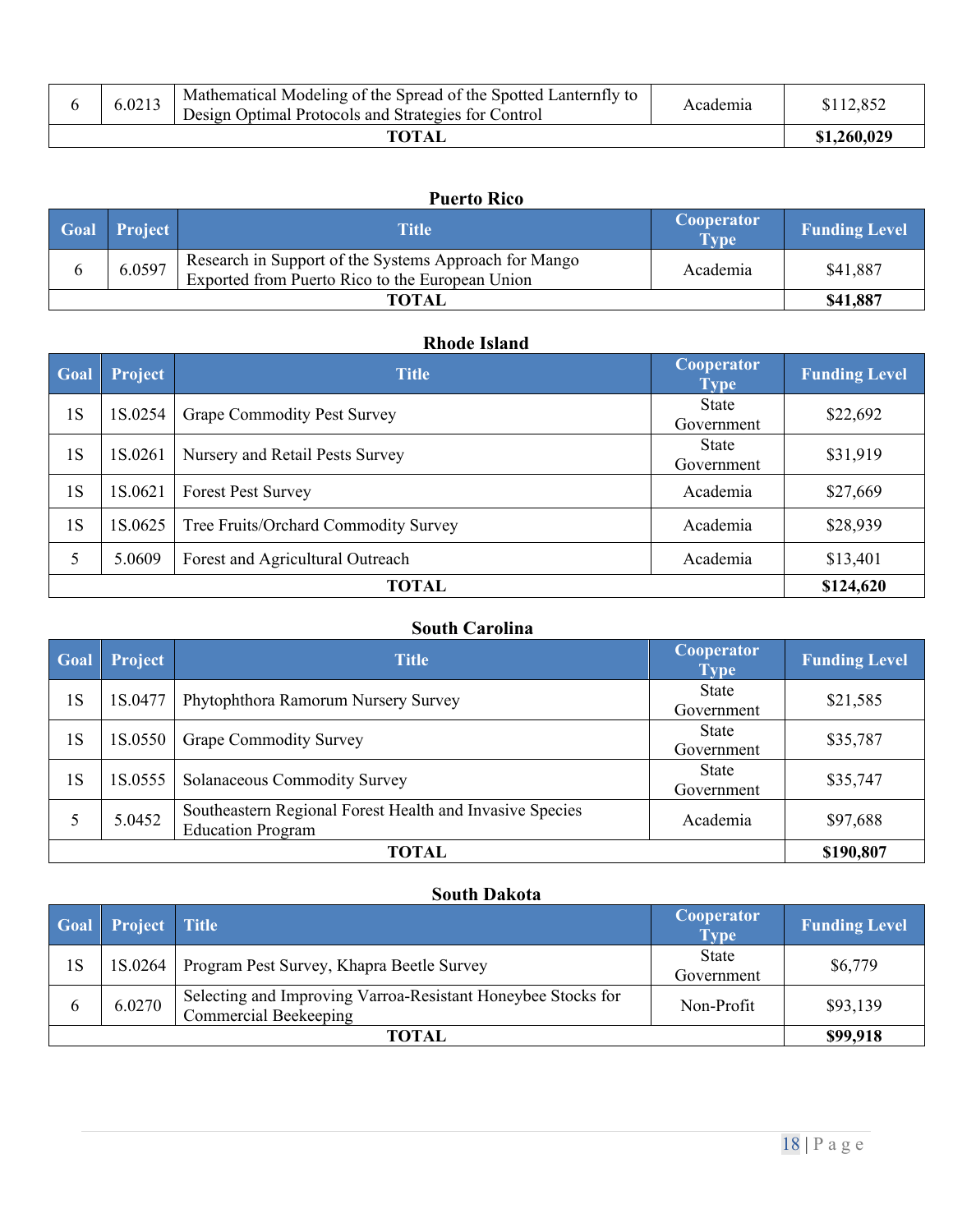| <b>Tennessee</b> |
|------------------|
|------------------|

| Goal | <b>Project</b> | <b>Title</b>                                                                                                                | Cooperator<br><b>Type</b>  | <b>Funding Level</b> |
|------|----------------|-----------------------------------------------------------------------------------------------------------------------------|----------------------------|----------------------|
| 1S   | 1S.0055        | Vegetable Crops, Solanaceous Commodity Survey                                                                               | Academia                   | \$20,000             |
| 1S   | 1S.0148        | Phytophthora Ramorum Nursery Survey                                                                                         | <b>State</b><br>Government | \$25,000             |
| 1S   | 1S.0220        | <b>Nursery Commodity Survey</b>                                                                                             | State<br>Government        | \$83,618             |
| 1S   | 1S.0337        | Tennessee Asian Defoliator Survey                                                                                           | Academia                   | \$45,000             |
| 3    | 3.0428         | National Plant Protection Laboratory Accreditation Program Lab                                                              | <b>State</b><br>Government | \$39,426             |
| 5    | 5.0536         | Forest Pest Outreach and Survey Project                                                                                     | Academia                   | \$56,253             |
| 6    | 6.0484         | Post-Release Aftermath Assessment of Biological Control of<br>Emerald Ash Borer to Enhance Mitigation in a Southern Climate | Academia                   | \$88,775             |
|      | \$358,072      |                                                                                                                             |                            |                      |

## **Texas**

| Goal | Project | <b>Title</b>                                                                                                                            | Cooperator<br><b>Type</b> | <b>Funding Level</b> |
|------|---------|-----------------------------------------------------------------------------------------------------------------------------------------|---------------------------|----------------------|
| 1A   | 1A.0198 | Distribution Modeling of Crop Pests and Pathogens in a Changing<br>Climate                                                              | Academia                  | \$57,828             |
| 1A   | 1A.0201 | Predictive modeling of Molluscan Pests in a Changing Climate                                                                            | Academia                  | \$82,268             |
| 1S   | 1S.0033 | <b>Cyst Nematode Survey</b>                                                                                                             | Academia                  | \$50,000             |
| 1S   | 1S.0046 | Field Survey for Corn and Small Grain Priority Pests                                                                                    | Academia                  | \$40,000             |
| 1S   | 1S.0053 | <b>Exotic Wood Boring Beetle Survey</b>                                                                                                 | Academia                  | \$67,135             |
| 1S   | 1S.0530 | <b>Stone Fruit Commodity Survey</b>                                                                                                     | Academia                  | \$50,000             |
| 1S   | 1S.0532 | <b>Grape Commodity Survey</b>                                                                                                           | Academia                  | \$61,443             |
| 3    | 3.0140  | Improve PCR Diagnostics of Xylella Fastidiosa Subsp. Multiplex<br>in Pecan and Peach                                                    | Academia                  | \$118,671            |
| 3    | 3.0366  | Y4 SNP-based Diagnostic Tools for the Rapid Identification of the<br>Boll Weevil (Anthonomus grandis grandis) and Other Ant             | <b>APHIS</b>              | \$153,508            |
| 4    | 4.0123  | Development of a Network of Field Deployable Infrared<br>Thermography-Minirhizotron Device for Nondestructive Rapid<br>Detect           | Academia                  | \$140,000            |
| 5    | 5.0054  | Continuation of Citrus Greening Educational, Outreach, and<br>Management Program in the Gulf Coast                                      | Academia                  | \$43,725             |
| 5    | 5.0311  | <b>Enhancing Outreach Tools and Opportunities</b>                                                                                       | <b>APHIS</b>              | \$15,375             |
| 6    | 6.0087  | Effect of Hypoxia on Efficiency of Phytosanitary Irradiation<br><b>Against Insect Pests</b>                                             | Academia                  | \$142,292            |
| 6    | 6.0129  | Investigating the Efficiency of Cholate-Capped Zinc Ferrite<br>Nanoparticles as Organometallic-Control Agents Against Rice<br>Diseases? | Academia                  | \$98,909             |
| 6    | 6.0143  | Microbial Control of Candidatus Liberibacter Asiaticus                                                                                  | Academia                  | \$208,216            |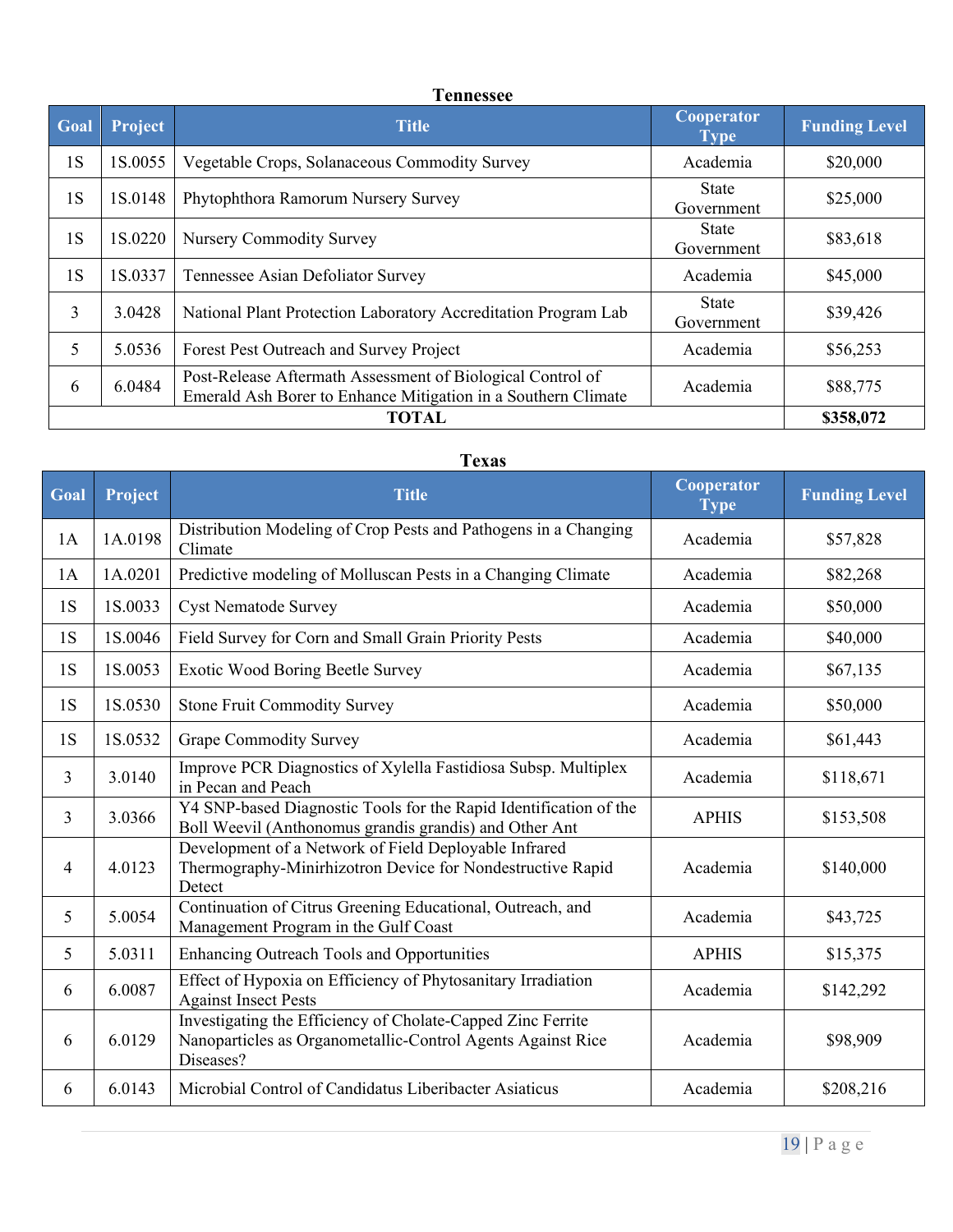| 6 | 6.0206      | Optimizing Liposome Properties for Therapeutic Payload Delivery<br>to HLB-infected Citrus Trees                                             | Academia     | \$247,354 |
|---|-------------|---------------------------------------------------------------------------------------------------------------------------------------------|--------------|-----------|
| 6 | 6.0231      | Microbiome Analysis of Cholate-Capped Manganese Ferrite<br>Nanoparticles as Organometallic-Control Agents Against the Rice                  | Academia     | \$95,935  |
| 6 | 6.0373      | Targeted Antimicrobials to Maximize the Production and Health of<br>Anastrepha Ludens, the Mexican Fruit Fly                                | Academia     | \$278,234 |
| 6 | 6.0380      | Testing the Efficacy of Bait Sprays with Insecticides of Different<br>Modes of Action on Mexican Fruit Fly                                  | <b>APHIS</b> | \$130,710 |
| 6 | 6.0392      | Deployment of a Predatory Mite, Amblyseius Swirskii, to Enhance<br>Suppression of Asian Citrus Psyllid on Residential and Organic<br>Citrus | Academia     | \$155,010 |
| 6 | 6.0524      | Augmented Phage Therapies for the Targeted Killing of Bacterial<br>Plant Pathogens.                                                         | Academia     | \$297,774 |
| 6 | 6.0535      | Zap-O-Particles: Improving SIT Using X-ray Excitable<br>Nanoparticles                                                                       | Academia     | \$266,514 |
|   | \$2,800,901 |                                                                                                                                             |              |           |

## **Utah**

| Goal  | Project | <b>Title</b>                    | Cooperator<br><b>Type</b> | <b>Funding Level</b> |
|-------|---------|---------------------------------|---------------------------|----------------------|
| 1S    | 1S.0011 | <b>Orchard Commodity Survey</b> | Academia                  | \$17,000             |
| 1S    | 1S.0025 | <b>Asian Defoliator Survey</b>  | Academia                  | \$15,000             |
|       | 5.0102  | Invasive Pest Outreach          | Academia                  | \$49,995             |
| TOTAL |         |                                 |                           | \$81,995             |

|      | <b>Vermont</b> |                                      |                            |                      |  |
|------|----------------|--------------------------------------|----------------------------|----------------------|--|
| Goal | Project        | <b>Title</b>                         | Cooperator<br><b>Type</b>  | <b>Funding Level</b> |  |
| 1S   | 1S.0512        | Exotic Wood Borer/Bark Beetle Survey | <b>State</b><br>Government | \$21,338             |  |
| 1S   | 1S.0554        | Phytophthora Ramorum Survey          | State<br>Government        | \$23,565             |  |
| 1S   | 1S.0598        | <b>Fruit Crops Pest Survey</b>       | <b>State</b><br>Government | \$29,076             |  |
| 1S   | 1S.0607        | Vegetable Crop Pest Survey           | <b>State</b><br>Government | \$20,000             |  |
| 5    | 5.0338         | Forest Pest Outreach Project         | <b>State</b><br>Government | \$45,573             |  |
|      | <b>TOTAL</b>   |                                      |                            | \$139,552            |  |

## **Virginia**

| Goal | Project | <b>Title</b>                  | Cooperator<br><b>Type</b>  | <b>Funding Level</b> |
|------|---------|-------------------------------|----------------------------|----------------------|
| 1S   | 1S.0467 | <b>Grape Commodity Survey</b> | <b>State</b><br>Government | \$30,902             |
| 1S   | 1S.0478 | <b>Forest Pest Survey</b>     | <b>State</b><br>Government | \$50,000             |
| 1S   | 1S.0481 | Phytophthora Ramorum Survey   | State<br>Government        | \$26,812             |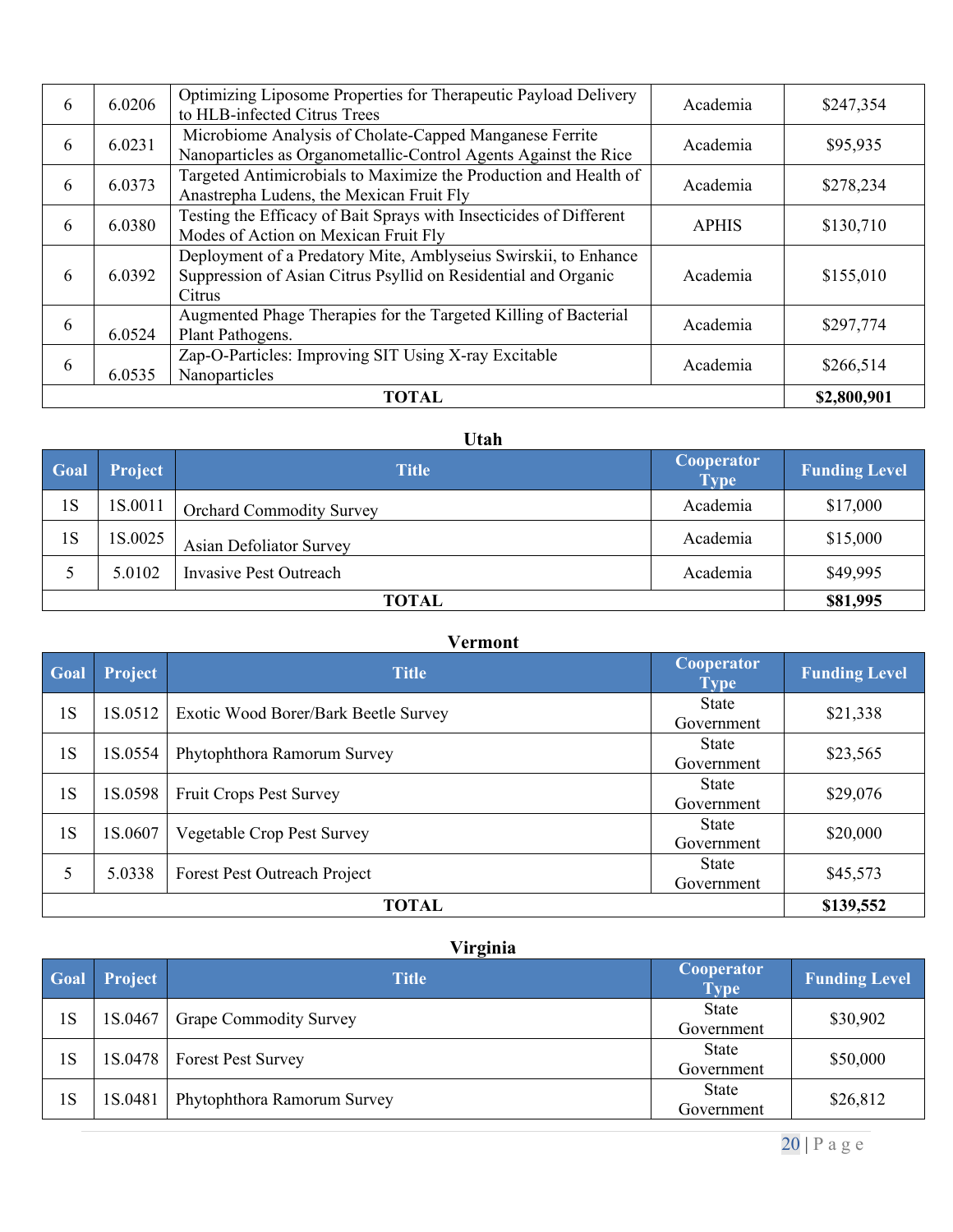|              | 3.0193 | CRISPR-Cas12a for Sensitive and Specific Detection of Xylella<br>Fastidiosa Subspecies | Academia  | \$59,470 |
|--------------|--------|----------------------------------------------------------------------------------------|-----------|----------|
| <b>TOTAL</b> |        |                                                                                        | \$167,184 |          |

#### **Washington**

| Goal           | Project | <b>Title</b>                                                                                                                | Cooperator<br><b>Type</b>  | <b>Funding Level</b> |
|----------------|---------|-----------------------------------------------------------------------------------------------------------------------------|----------------------------|----------------------|
| 1S             | 1S.0007 | <b>Stone Fruit Commodity Survey</b>                                                                                         | <b>State</b><br>Government | \$150,000            |
| 1S             | 1S.0225 | Invasive Terrestrial Mollusk Survey                                                                                         | <b>State</b><br>Government | \$85,000             |
| 1S             | 1S.0260 | Asian Defoliator Survey                                                                                                     | <b>State</b><br>Government | \$250,000            |
| 1S             | 1S.0434 | <b>Grape Commodity Pest Survey</b>                                                                                          | <b>State</b><br>Government | \$120,000            |
| 1S             | 1S.0490 | Small Fruit Commodity Survey                                                                                                | <b>State</b><br>Government | \$75,000             |
| $\overline{2}$ | 2.0341  | Continuing On-line Enforcement of WSDA Plant Health<br>Quarantines                                                          | <b>State</b><br>Government | \$69,616             |
| 3              | 3.0255  | Developing Molecular Identification Resources for the High Priority<br>Pest, Cernuella Virgata                              | <b>State</b><br>Government | \$91,229             |
| 3              | 3.0488  | WSDA Exotic Pest Survey Identification Center                                                                               | <b>State</b><br>Government | \$125,000            |
| 3              | 3.0489  | Comprehensive Survey of Wild and Managed Bees Captured in<br><b>Sticky Traps</b>                                            | <b>State</b><br>Government | \$39,786             |
| 4              | 4.0351  | Improving the WSDA Fruit Tree Virus Certification Program<br>through an industry driven approach                            | <b>State</b><br>Government | \$90,760             |
| $\overline{4}$ | 4.0465  | NORSDUC - Lateral Movement of Phytophthora Ramorum in<br><b>Nursery Substrates</b>                                          | Academia                   | \$59,228             |
| 5              | 5.0263  | Asian Giant Hornet Community Outreach and Education                                                                         | <b>State</b><br>Government | \$82,337             |
| 5              | 5.0313  | Mobilizing and Empowering the Public to Detect High Consequence<br>Pests                                                    | <b>State</b><br>Government | \$20,000             |
| 5              | 5.0323  | Washington State Interagency Outreach and Education - A<br>Comprehensive Interagency Approach                               | <b>State</b><br>Government | \$80,000             |
| 5              | 5.0595  | Increasing Native Vigilance, Awareness and Surveillance of<br>Invasions via Education (INVASIVE) Project                    | Academia                   | \$77,763             |
| 6              | 6.0126  | Washington State Asian Giant Hornet Response                                                                                | <b>State</b><br>Government | \$477,915            |
| 6              | 6.0132  | Continuation of Survey for Parasitoids of Apple Maggot (Rhagoletis<br>pomonella) (Diptera: Tephritidae) in Washington State | Non-APHIS<br>Federal       | \$61,619             |
| 6              | 6.0203  | Preparing for Spotted Lanternfly in Washington State: An<br>Interagency Action Plan to Protect Billions                     | <b>State</b><br>Government | \$90,000             |
| 6              | 6.0331  | Asian Gypsy Moth Precision Delimit and Post-treatment Response<br>in Washington State                                       | <b>State</b><br>Government | \$123,000            |
| 6              | 6.0468  | New Techniques Using Aerated Steam to Eradicate P. Ramorum and<br>Other Pests/Pathogens                                     | Academia                   | \$43,356             |
| <b>TOTAL</b>   |         |                                                                                                                             |                            |                      |

## **West Virginia**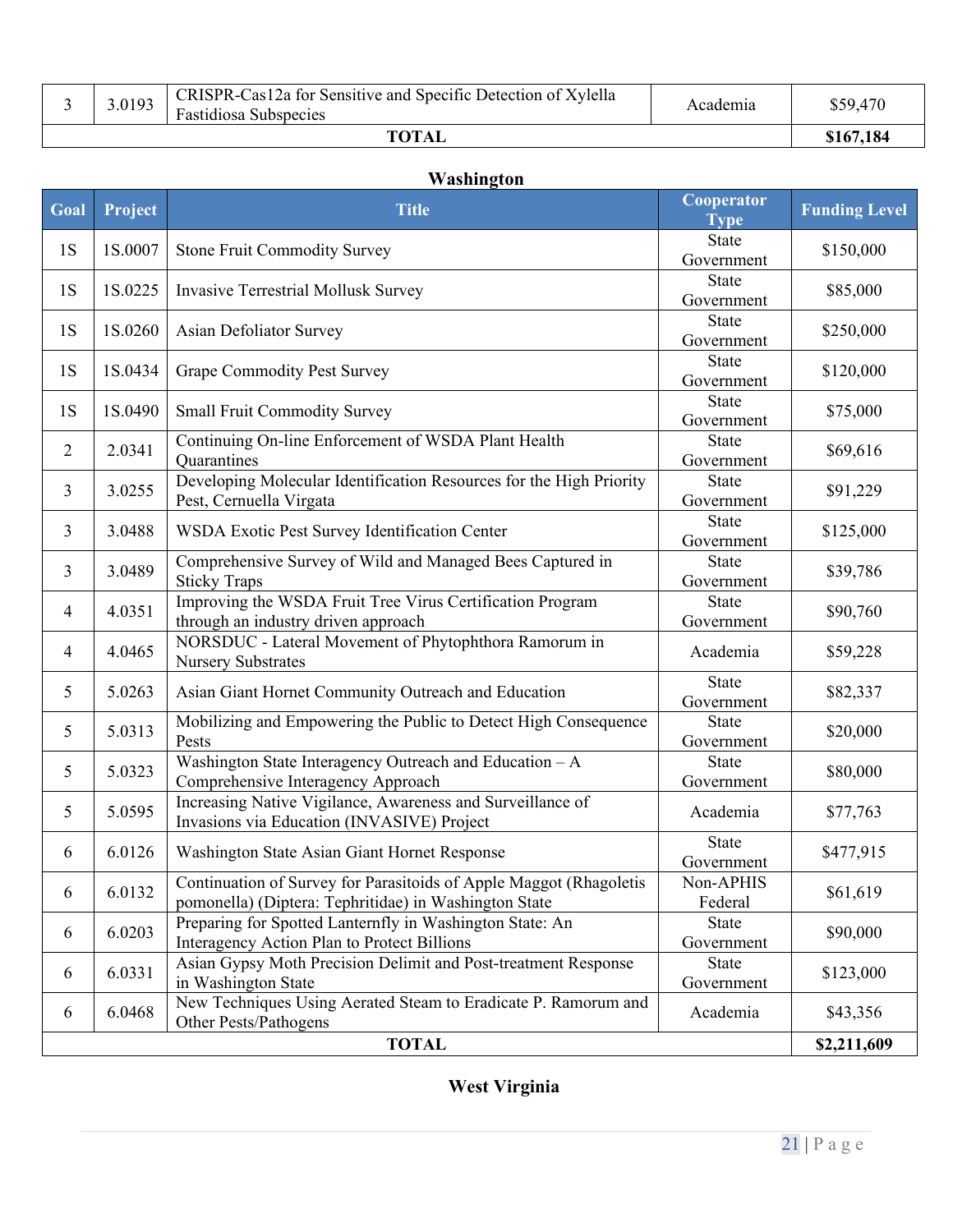| Goal         | Project | <b>Title</b>                        | Cooperator<br><b>Type</b> | <b>Funding Level</b> |
|--------------|---------|-------------------------------------|---------------------------|----------------------|
| 1S           | 1S.0142 | Asian Defoliator Survey             | State<br>Government       | \$19,000             |
| 1S           | 1S.0239 | Solanaceous Commodity Survey        | State<br>Government       | \$11000              |
| 1S           | 1S.0240 | Phytophthora Ramorum Nursery Survey | State<br>Government       | \$20,000             |
|              | 5.0493  | Invasive Pest Outreach              | State<br>Government       | \$57,000             |
| <b>Total</b> |         |                                     |                           |                      |

## **Wisconsin**

| Goal         | Project | <b>Title</b>                                                                                                                  | Cooperator<br><b>Type</b>  | <b>Funding Level</b> |  |
|--------------|---------|-------------------------------------------------------------------------------------------------------------------------------|----------------------------|----------------------|--|
| 1S           | 1S.0229 | Phytophthora Ramorum Survey                                                                                                   | <b>State</b><br>Government | \$19,727             |  |
| 1S           | 1S.0265 | <b>Forest Pest Survey</b>                                                                                                     | <b>Tribal Nation</b>       | \$40,000             |  |
| 1S           | 1S.0316 | Nursery and Retail Plants Pest Survey                                                                                         | <b>State</b><br>Government | \$49,876             |  |
| 1S           | 1S.0317 | Potato Cyst Nematode Survey                                                                                                   | Academia                   | \$58,750             |  |
| 3            | 3.0567  | Improved Identification and Detection of Select Agent Ralstonia<br>solanacearum Strains Threatening the US Potato Industry    | Non-Profit                 | \$238,281            |  |
| 5            | 5.0032  | Wisconsin Forest Pest & Disease Outreach Initiative                                                                           | <b>State</b><br>Government | \$49,343             |  |
| 5            | 5.0273  | Addressing gaps and expanding monitoring efforts with Wisconsin<br><b>First Detector Network</b>                              | Academia                   | \$54,811             |  |
| 5            | 5.0407  | Investing in Our Future: WTCAC Native American Seasonal<br>Workers conducting outreach and education to Tribal<br>Communities | <b>Tribal Nation</b>       | \$78,000             |  |
| 6            | 6.0418  | WTCAC Board - Enhancing Mitigation and Rapid Response on<br><b>Tribal Lands</b>                                               | <b>Tribal Nation</b>       | \$25,762             |  |
| <b>TOTAL</b> |         |                                                                                                                               |                            |                      |  |

# **Wyoming**

|              | <b>Goal</b> Project Title |                            | Cooperator<br>Type | <b>Funding Level</b> |
|--------------|---------------------------|----------------------------|--------------------|----------------------|
| N/A          | N/A                       | No projects were submitted | N/A                | \$0                  |
| <b>TOTAL</b> |                           |                            |                    | \$0                  |

|      | <b>National</b> |                                                      |                           |                      |  |
|------|-----------------|------------------------------------------------------|---------------------------|----------------------|--|
| Goal | Project         | <b>Title</b>                                         | Cooperator<br><b>Type</b> | <b>Funding Level</b> |  |
| 1S   | 1S.0147         | National Survey of Honey Bee Pests and Diseases      | State<br>Government       | \$1,235,000          |  |
| 1S   | 1S.0196         | <b>Survey Supplies</b>                               | <b>APHIS</b>              | \$800,000            |  |
| 2    | 2.0417          | PPA Canine Team Training                             | <b>APHIS</b>              | \$211,777            |  |
|      | 5.0359          | Hungry Pests Education and Outreach Program          | <b>APHIS</b>              | \$356,000            |  |
|      | 5.0431          | Citrus Health Public Awareness and Outreach Campaign | <b>APHIS</b>              | \$75,000             |  |